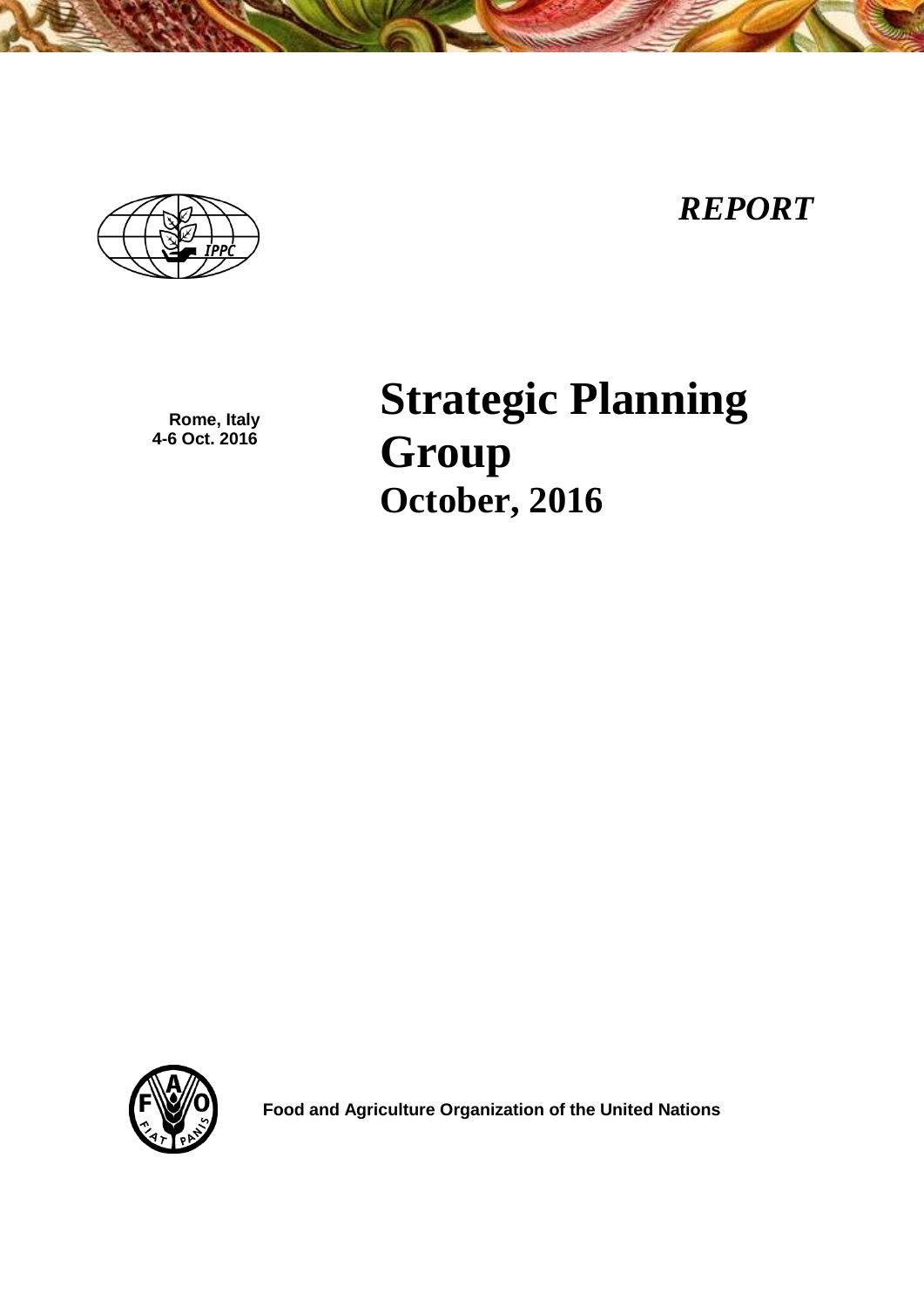*The designations employed and the presentation of material in this information product do not imply the expression of any opinion whatsoever on the part of the Food and Agriculture Organization of the United Nations (FAO) concerning the legal or development status of any country, territory, city or area or of its authorities, or concerning the delimitation of its frontiers or boundaries. The mention of specific companies or products of manufacturers, whether or not these have been patented, does not imply that these have been endorsed or recommended by FAO in preference to others of a similar nature that are not mentioned.*

*The views expressed in this information product are those of the author(s) and do not necessarily reflect the views or policies of FAO.*

#### *© FAO, 2016*

*FAO encourages the use, reproduction and dissemination of material in this information product. Except where otherwise indicated, material may be copied, downloaded and printed for private study, research and teaching purposes, or for use in noncommercial products or services, provided that appropriate acknowledgement of FAO as the source and copyright holder is given and that FAO's endorsement of users' views, products or services is not implied in any way.*

*All requests for translation and adaptation rights, and for resale and other commercial use rights should be made via www.fao.org/contact-us/licence-request or addressed to copyright@fao.org.*

*FAO information products are available on the FAO website (www.fao.org/publications) and can be purchased through publications-sales@fao.org.*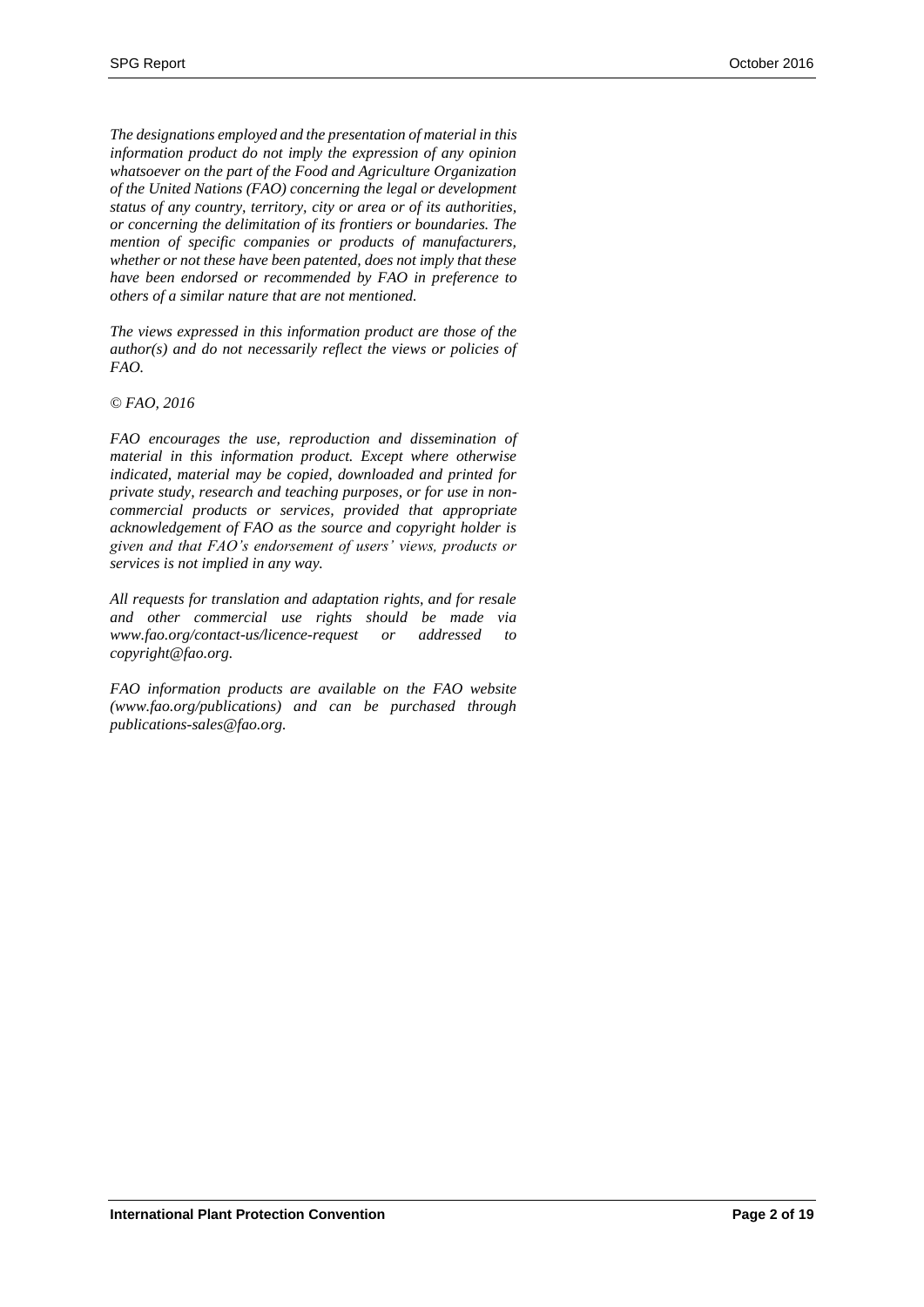# **Contents**

| 1.  |                   |                                                                                     |  |
|-----|-------------------|-------------------------------------------------------------------------------------|--|
| 2.  |                   |                                                                                     |  |
| 3.  |                   |                                                                                     |  |
| 4.  |                   |                                                                                     |  |
| 5.  |                   |                                                                                     |  |
|     | 5.1.              |                                                                                     |  |
| 6.  |                   |                                                                                     |  |
|     | 6.1.              |                                                                                     |  |
| 7.  |                   |                                                                                     |  |
|     | 7.1               |                                                                                     |  |
|     | 7.2               |                                                                                     |  |
|     | 7.3               | Work plans on "plant health and trade facilitation (2017)" and on "plant health and |  |
|     | 7.4               |                                                                                     |  |
|     | 7.5               |                                                                                     |  |
| 8.  |                   |                                                                                     |  |
|     | 8.1.              |                                                                                     |  |
|     | 8.2.              |                                                                                     |  |
|     | 8.3.              |                                                                                     |  |
|     | 8.4               | Ministerial conference for 2020 - plan for the Ministerial donor conference  6      |  |
| 9.  |                   |                                                                                     |  |
|     | 9.1.              |                                                                                     |  |
|     | 9.2.              |                                                                                     |  |
| 10. |                   |                                                                                     |  |
|     | 10.1              |                                                                                     |  |
|     | 10.2.             |                                                                                     |  |
|     | 10.3.             |                                                                                     |  |
|     | 10.4.             |                                                                                     |  |
|     |                   |                                                                                     |  |
|     | 11.1.             |                                                                                     |  |
|     | 11.2.             |                                                                                     |  |
|     |                   |                                                                                     |  |
|     | 12.1              |                                                                                     |  |
|     |                   |                                                                                     |  |
|     | <b>Appendices</b> |                                                                                     |  |
|     |                   |                                                                                     |  |
|     |                   |                                                                                     |  |

| <u>т хрронхил от представните неполнените с поставки на полнените на полнените с полнените полнените то п</u> |  |
|---------------------------------------------------------------------------------------------------------------|--|
|                                                                                                               |  |
|                                                                                                               |  |
|                                                                                                               |  |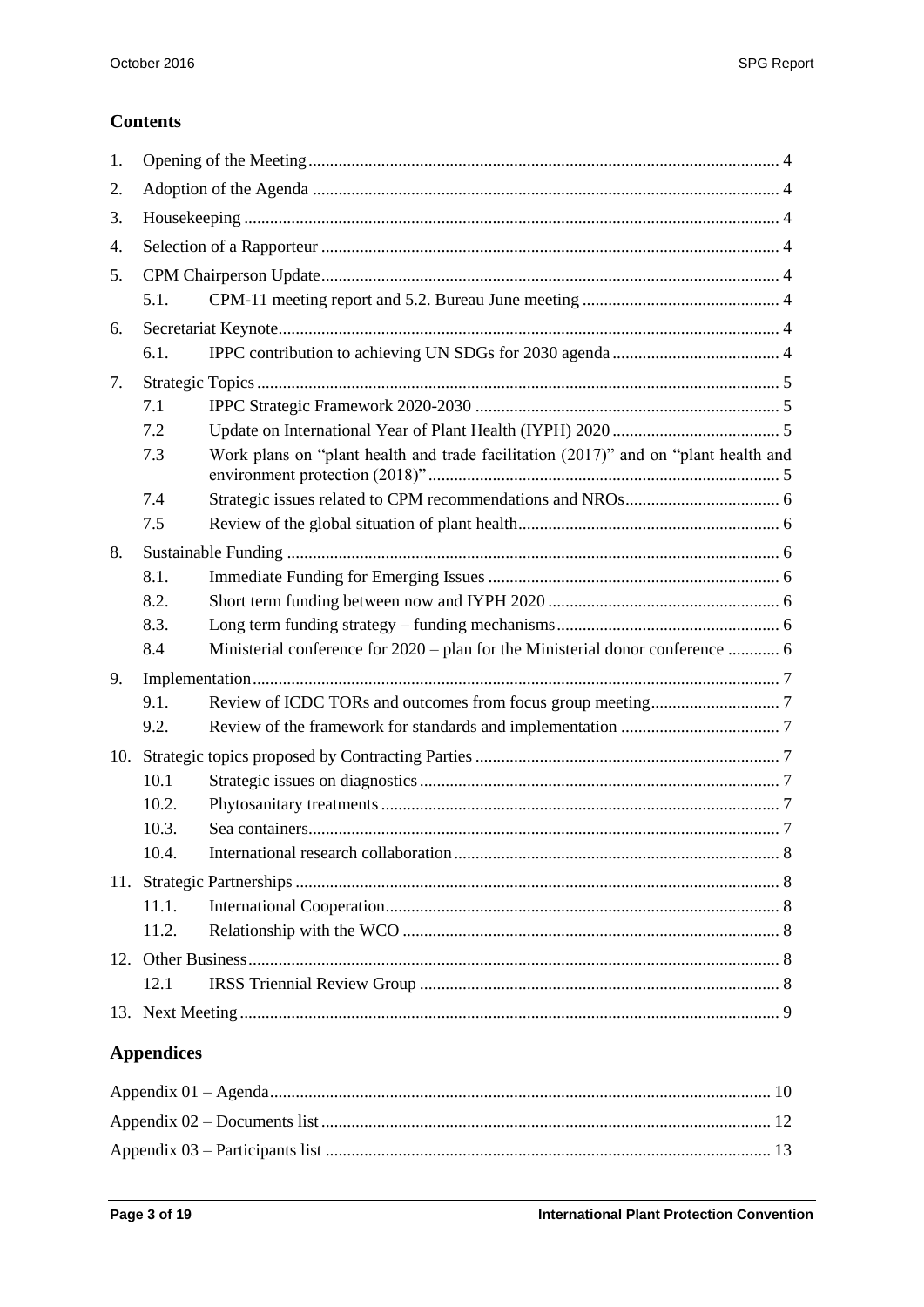# <span id="page-3-0"></span>**1. Opening of the Meeting**

- *[1]* The Chairperson welcomed attendees and asked everyone to introduce themselves. The IPPC Secretary was requested by the chair to provide some introductory remarks.
- *[2]* The Secretary briefed the many milestones achieved during the past year as well as the importance of the meeting for the future of the IPPC and the additional milestones needed to take place in the lead up to 2020. He noted the historical importance of the meeting as it would be looking at significant issues related to the future of the IPPC, especially with regard to sustainable funding. He added that the next five years will be crucial for leading up to the International Year of Plant Health (IYPH). He reiterated the five themes for the IPPC community, and importance of the relationship of the IPPC's activities in the future to the United Nations Sustainable Development Goals (SDGs).

# <span id="page-3-1"></span>**2. Adoption of the Agenda**

- *[3]* The agenda was discussed. There was a proposal for agenda point 7.1 to include agenda item 10 sequentially. It was further suggested to add agenda item 8.1 to the overall discussion of 7.1 and the Kenya paper on an International Phytosanitary Conference to be added to agenda item 7.5 as well as a request to provide an update on ePhyto under 10.5.
- *[4]* The SPG modified and adopted the agenda (Appendix 01).

# <span id="page-3-2"></span>**3. Housekeeping**

*[5]* Housekeeping items were discussed. List of documents (Appendix 02) and the List of participants (Appendix 3) are attached to this report.

# <span id="page-3-3"></span>**4. Selection of a Rapporteur**

*[6]* The SPG agreed to have two Rapporteurs and the SPG elected Ms Mable MUDENDA (Zambia) and Mr Lucien KOUAME KONAN (Côte d'Ivoire) as Rapporteurs.

# <span id="page-3-4"></span>**5. CPM Chairperson Update**

# <span id="page-3-5"></span>**5.1. CPM-11 meeting report and 5.2. Bureau June meeting**

*[7]* The CPM Chairperson, Ms Lois RANSOM, provided an update on CPM 11 and the June Bureau meeting. The Chairperson noted that it is time for the IPPC to change to a more unified organization. IPPC needs to plan how to bring the organization together into "One IPPC". She emphasized the importance of the SPG meeting to set the way forward for the future. The Chair noted the great progress made by the Secretariat in the budgeting effort and emphasized thinking outside of the box during the week. She also noted that the reports from the Bureau meetings are available on the IPP<sup>1</sup>.

# <span id="page-3-6"></span>**6. Secretariat Keynote**

l

# <span id="page-3-7"></span>**6.1. IPPC contribution to achieving UN SDGs for 2030 agenda**

*[8]* The IPPC Secretary gave a keynote address which was warmly received by the members. The address focused on the IPPC contribution to achieving UNSDGs for the 2030 agenda. (see the link to the Power point presentation<sup>2</sup>)

<sup>&</sup>lt;sup>1</sup> The Bureau reports are available here: [https://www.ippc.int/en/core-activities/governance/bureau/.](https://www.ippc.int/en/core-activities/governance/bureau/)

<sup>2</sup> <https://www.ippc.int/en/publications/82911/>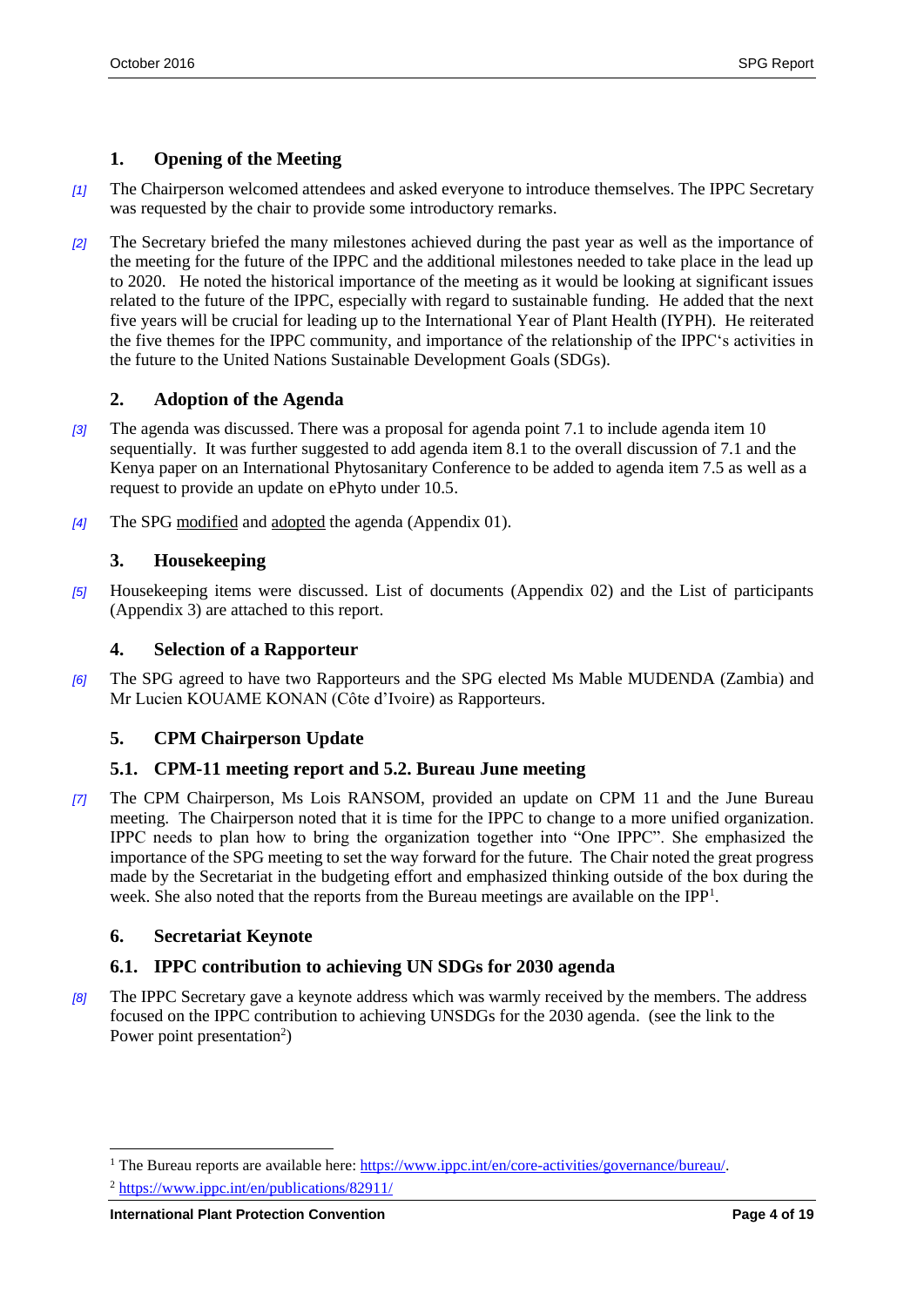# <span id="page-4-0"></span>**7. Strategic Topics**

### <span id="page-4-1"></span>**7.1 IPPC Strategic Framework 2020-2030**

- *[9]* The SPG members were split into two groups during the discussion on the 2020-2030 strategic framework. The NZ representative introduced the paper on the IPPC Strategic Framework (SPG18), noting that for the most part, it was very similar to the previous strategic framework with the exception that a section on priority objectives have been recommended and the order had been slightly re-arranged. The two groups held discussions focusing on both Part B (Selecting Draft Strategic Objectives) and Part C (Selecting Priority Initiatives to deliver the Strategic Objectives) of the document. There appeared to be a consensus in the SPG that the strategic objectives in the document were acceptable. Both groups focused a significant amount of time reviewing priorities. One of the outcomes of these discussions was that both groups considered an enhanced role for RPPOs in capacity development and implementation to be of considerable strategic importance.
- *[10]* Only 5 priorities out of 16 listed in the draft document were considered as priorities by the SPG. Priorities 1 (Commodity standards to harmonize and simplify rules-based trade), 2 (Strengthened focus on Implementation of the Convention and ISPM's.), 4 (Enhanced communication  $\&$  advocacy of the IPPC.), 5 (Electronic systems to facilitate trade (ePhyto & generic cert system)) and 16 (Monitoring global plant health and IPPC impact) were all considered to be the most significant, but the SPG also emphasized the need to prioritize these five due to limited resources. There was an additional suggestion that a part D be included in the document to accommodate the time line, to ensure implementation stages were clearly spelt out.
- *[11]* There were some comments from SPG participants that the document was too long and not specific enough. There was also a suggestion that the document should spell out what the strategic framework is intended to achieve. Regarding process, there was an additional recommendation for a technical consultation between 2018 and 2019 to negotiate the strategic framework and a financial mechanism in advance of a 2020 ministerial meeting. The SPG recommended that the drafters of the document prepare an updated version based on the conversations which took place and try to have it available by the December Bureau meeting.
- *[12]* The following time line was proposed:
	- (1) 2017- provide first draft to CPM that reflects SPG thinking
	- (2) 2018-Big decisions(Technical consultation needed)
	- (3) 2019-CPM adoption. This will ensure it goes through in 2020
	- (4) 2020- adoption of the document at a Ministerial CPM

#### <span id="page-4-2"></span>**7.2 Update on International Year of Plant Health (IYPH) 2020**

*[13]* Mr Ralph LOPIAN (Finland) provided an **update on the IYPH**. Most importantly, the SPG learned that the FAO Committee on Agriculture (COAG) had a side event on IYPH and the COAG endorsed the idea for the IYPH in 2020. The SPG urged the Secretariat to have additional side events at both the FAO Council in December and the FAO Conference in 2017. The SPG was informed that the IPPC has dedicated a page for IYPH.

#### <span id="page-4-3"></span>**7.3 Work plans on "plant health and trade facilitation (2017)" and on "plant health and environment protection (2018)"**

*[14]* The SPG discussed potential plans for the thematic years of 2017 and 2018. There was a suggestion to have each of the contracting parties provide information to the Secretariat on things they have done to support the thematic years in order to catalogue what has happened and present them to the CPM. Australia challenged other CPs to step up and report on what they are doing to the Secretariat. Another suggestion was to have a whole week of Twitter tweets about plant health and trade facilitation. The SPG noted that the plan for 2017 provided a good framework for future years.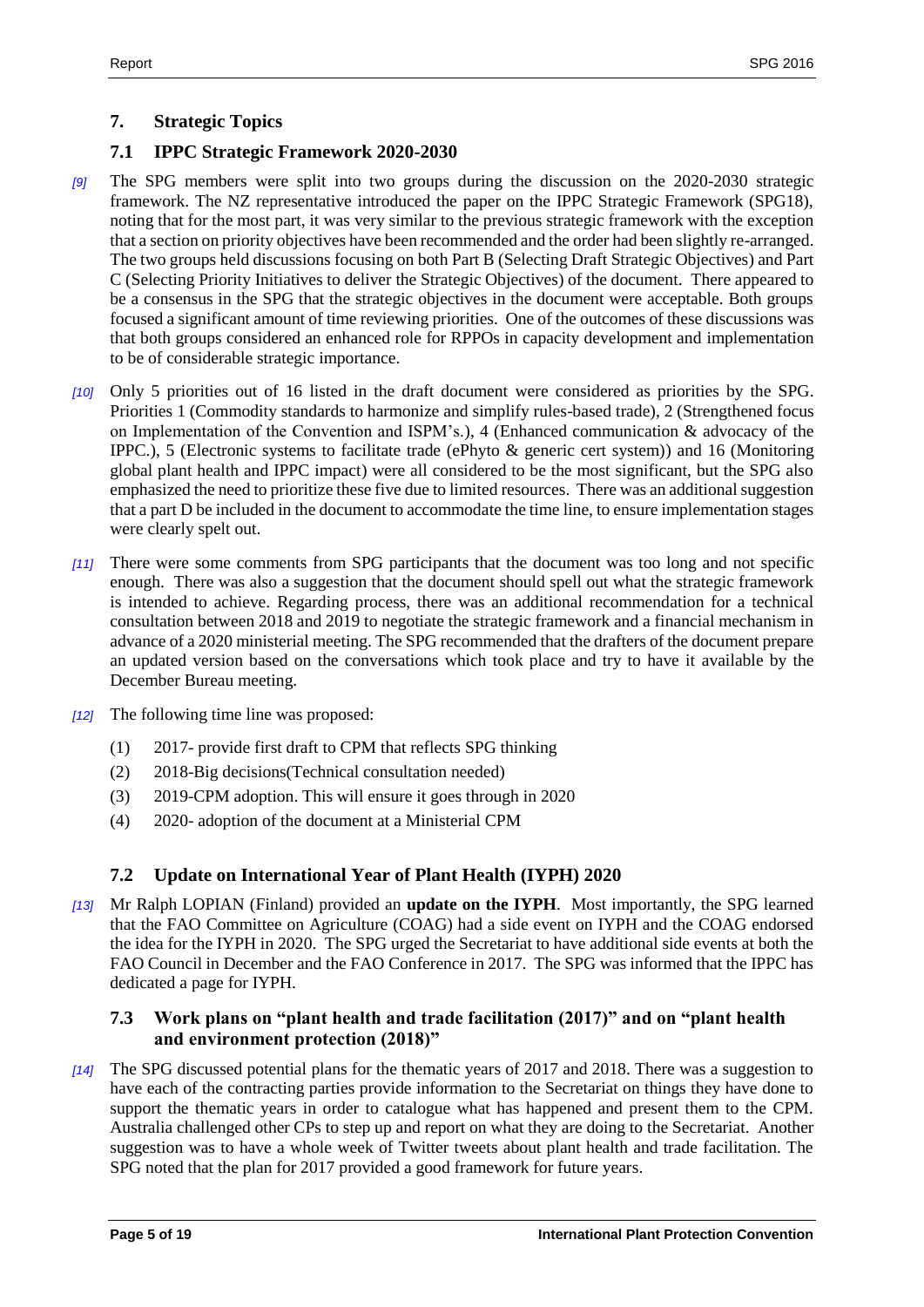#### <span id="page-5-0"></span>**7.4 Strategic issues related to CPM recommendations and NROs**

*[15]* The SPG discussed the issue of CPM recommendations and NROs. The emphasis was on improving their categorization, etc. The criteria for recommendations was discussed and a suggestion was made to change wording in criteria 3 from "urgent" to "important". A new procedure and criteria will be presented to the CPM for adoption.

### <span id="page-5-1"></span>**7.5 Review of the global situation of plant health**

*[16]* The SPG discussed the review of the global plant health situation. The discussion focused on the Kenya's proposal for an International Phytosanitary Conference. Validating data was discussed in the context of it being very important. Having such a conference and publishing the proceedings may be the way to go, but the details need to be worked out. There was a consensus that the idea was welcome, but the details must be settled, and Kenya will submit a discussion paper for the next SPG on the details of the conference.

### <span id="page-5-2"></span>**8. Sustainable Funding**

### <span id="page-5-3"></span>**8.1. Immediate Funding for Emerging Issues**

*[17]* The SPG discussed immediate funding for emerging issues. A suggestion was made that this process be from the bottom up, CPs bring an issue to the CPM, but follow certain criteria. The need to start small was emphasized as the IPPC is competing for limited resources. The need to prioritize what should be funded, and how to prioritize was also discussed. The SPG was informed that regional meetings have been collecting some of this information already. The SPG appreciated the inclusion of emerging issues and recommended that the topic of emerging pests continue as a standing agenda item to the TC-RPPO, as it may be best positioned to address this topic. It was noted that dealing with emerging pests has to be subject to emerging resources. However, the SPG wondered how the topic would fit within IPPC priorities. It was proposed that follow-up discussion be centered on what can be done in the short, medium and long term. It was noted that recommendations will remain the same as in the paper and longer term issues will be included in the strategic framework. The Bureau was asked to table the issue for now.

#### <span id="page-5-4"></span>**8.2. Short term funding between now and IYPH 2020**

*[18]* The SPG discussed the topic of short and long term financing. The Secretariat provided an overview of the current budget situation. After a long discussion, the SPG determined that a short-term approach would be necessary in the course of the current meeting, while a longer-term approach needed more discussion. The SPG was reminded that the Bureau has been given authority to recommend budget cuts in the Secretariat budget. There was a strong recommendation to establish a voluntary assessed contribution mechanism. The SPG recommended that from the presented options this would likely to be the most feasible option, based on UN-scales for contribution levels. Other funding suggestions included: the introduction of a levy on phytosanitary certificates, using IYPH as a basis for soliciting funds and the use of a pay-as-you-go" approach. An example of "pay as you go" is when you come to a meeting with a project proposal along with the resources to support it.

#### <span id="page-5-5"></span>**8.3. Long term funding strategy – funding mechanisms**

*[19]* This Agenda item was discussed under 8.2.

#### <span id="page-5-6"></span>**8.4 Ministerial conference for 2020 – plan for the Ministerial donor conference**

*[20]* The SPG discussed a potential donors conference and provided thoughts regarding putting such a meeting together. It was felt that holding a ministerial CPM and a donor's conference at the same time may not work. The two would have different objectives. There was also a recommendation that FAO expertise should be consulted on how to organize such an event. The SPG endorsed both a ministerial and a donor's conference for the IPPC, and encouraged the Secretariat to continue planning for both events in the future. Some participants suggested the need to have a clearly articulated outcome/goal for the meeting, the development of donor specific materials, focusing on how the IPPC can help specific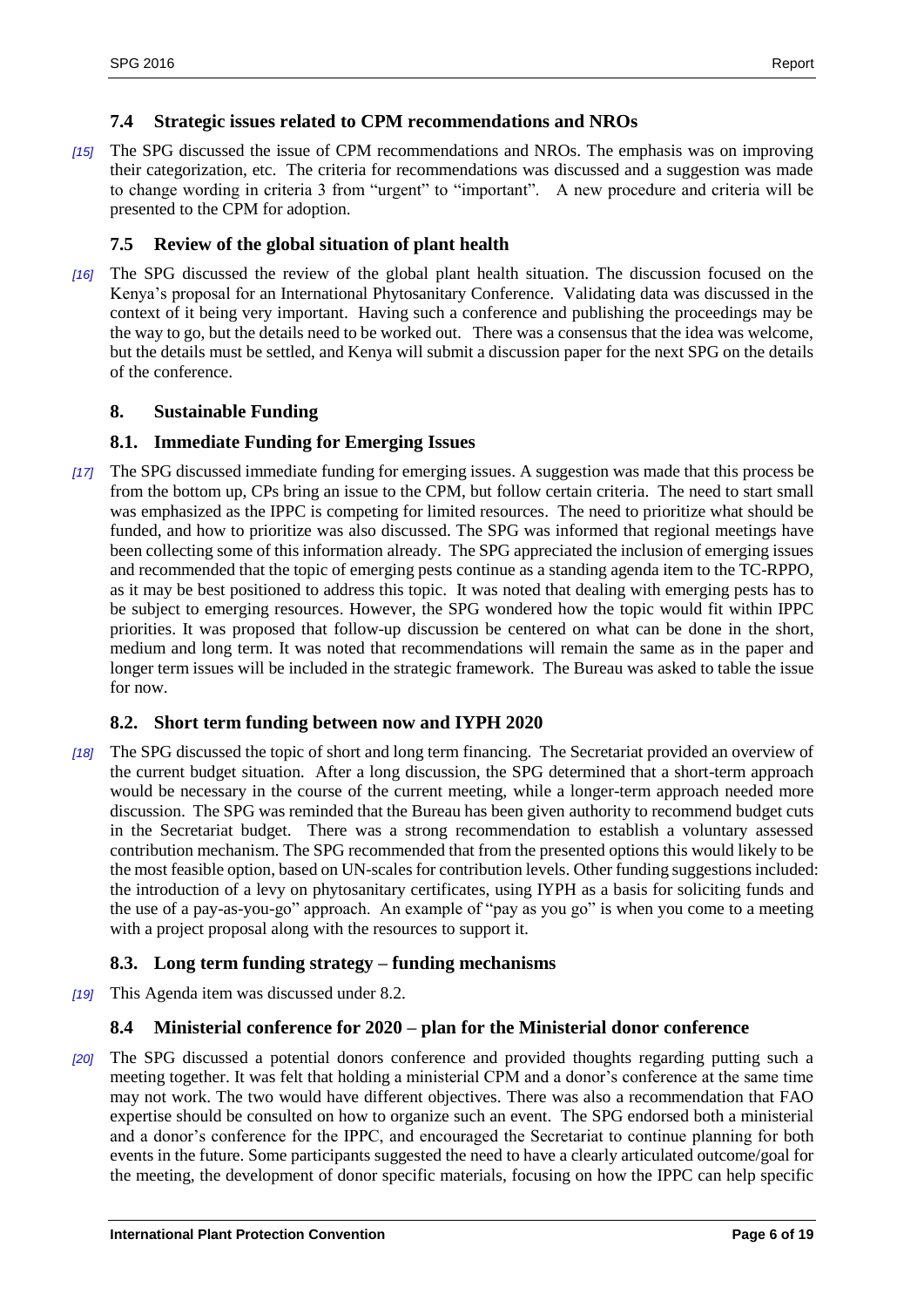interests of the donors. It was noted that IPPC community members do a great job of talking to each other but not so good at talking to the rest of the world. The IPPC needs to link to the higher-level goals but in a very concise and clear way.

### <span id="page-6-0"></span>**9. Implementation**

### <span id="page-6-1"></span>**9.1. Review of ICDC TORs and outcomes from focus group meeting**

- *[21]* The SPG received a report on the focus group for the Implementation and Capacity Development Committee, as well a review of the proposed terms of reference for the new proposed body. After discussion, the SPG recommended that:
	- (1) CPM-12 express its appreciation for the good work of the members of the NROAG, TRG, and SBDS,
	- (2) the NROAG, TRG, and SBDS be dissolved at the same time as the IC is established and the functions and procedures of these committees be transferred to the IC, and
	- (3) the members of those bodies be requested to kindly continue to be available to assist the IC until the IC is able to determine how to deliver these new functions.

### <span id="page-6-2"></span>**9.2. Review of the framework for standards and implementation**

*[22]* The SPG turned to a review of the framework for standards and implementation, which based on CPM directives should be reviewed by the SPG and then forwarded to the CPM for endorsement. The SPG had no comments on the Framework and forwarded the document to the CPM.

### <span id="page-6-3"></span>**10. Strategic topics proposed by Contracting Parties**

#### <span id="page-6-4"></span>**10.1 Strategic issues on diagnostics**

*[23]* The SPG discussed a paper that was prepared by the EU on the strategic issues around diagnostics. The SPG proposed that the questionnaire on diagnostics done in 2014 be reviewed, updated and issued once again. It was further recommended that it be used as a tool to determine how useful DPs are and if they are used by NPPOs, as well as if there is need to translate them into all FAO languages. The IRSS would take this on.

#### <span id="page-6-5"></span>**10.2. Phytosanitary treatments**

*[24]* The SPG discussed a paper that was prepared by Australia on the importance of phytosanitary treatments. The SPG recommended that the SC and IC/CDC review current mechanisms for making phytosanitary treatments which are currently used and accepted for managing plant pests in traded commodities, available to all contracting parties through a searchable repository that will be available to the public. This should include treatments that have been adopted as international standards, with a link in the IPP. The SPG also recommended that, recognizing that phytosanitary measures may be required for any commodity standards that may be developed in future, the strategic initiatives relevant to the development and adoption of treatments and measures for the management of phytosanitary risks should be addressed in the strategic Framework 2020 – 2030.

#### <span id="page-6-6"></span>**10.3. Sea containers**

*[25]* On sea containers, the SPG recommended that 1) NPPOs be encouraged to share during CPM meetings and on the IPP the actions they are taking in their countries to support the recommendations on Sea Containers, 2) the Bureau and Secretariat to allocate a small amount of resources to communicate to contracting parties and encourage them to take action in their own countries, 3) The Secretariat continue efforts to secure funding for implementation of the complementary action plan for sea containers. The SPG also recommended that 4) future CPM recommendations should be supported by the development of strategic implementation action plans and, 5) The Secretariat should put together a proposal to change the recommendation process at CPM-12.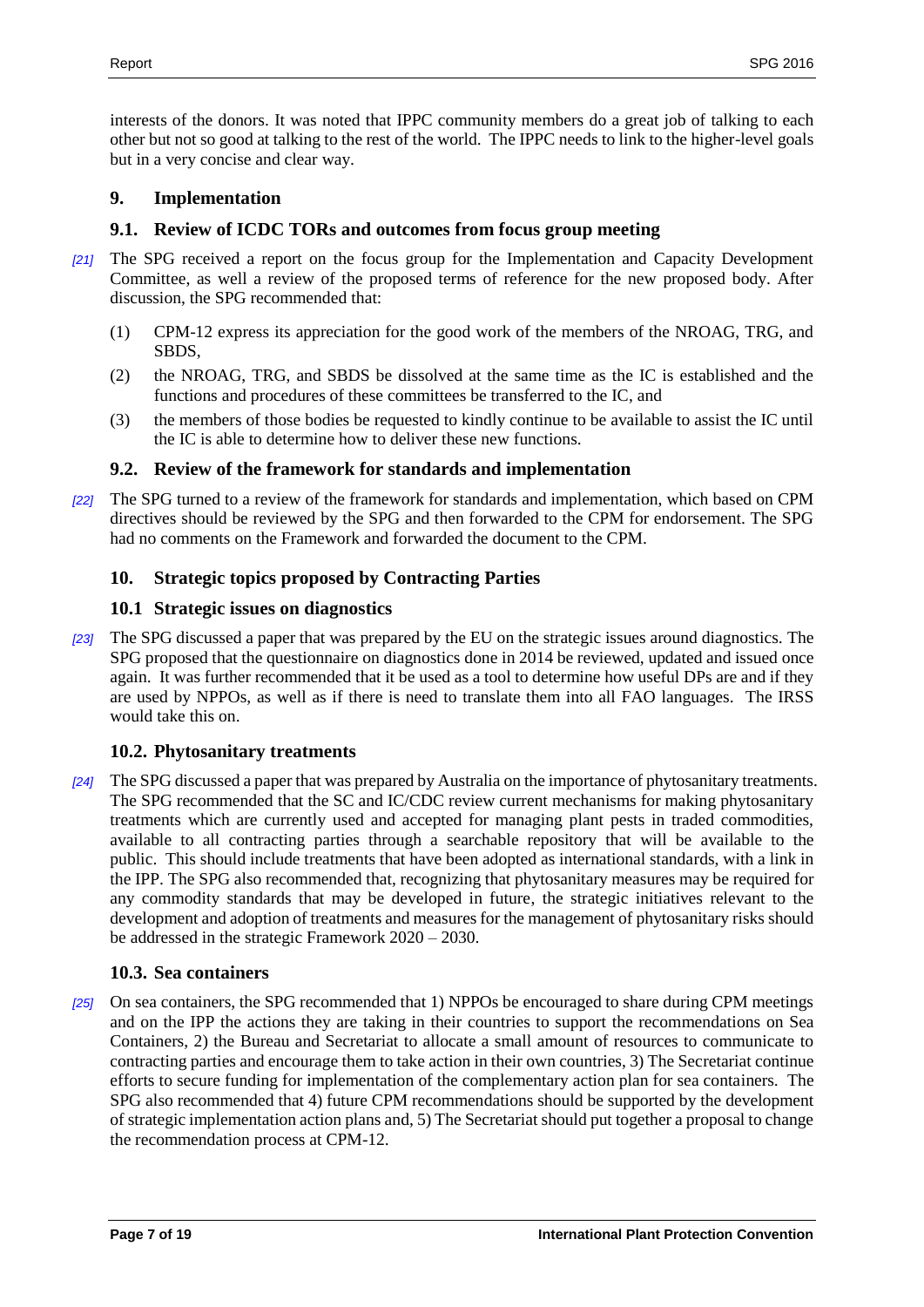#### <span id="page-7-0"></span>**10.4. International research collaboration**

*[26]* Australia presented a paper that provides a conceptual proposal as to how the IPPC could enhance the prevention of international movement of pests of plants and plant products, and better control the introduction and spread of these same pests through greater international collaboration of research, development and extension (RDE). The SPG discussed the strategic opportunities and values offered by an RDE function for the IPPC for inclusion in the 2020-2030 strategic framework. SPG considered the development of a pilot project to test the concepts in this paper and concluded this issue should be considered as an addition for the 2020-2030 strategic framework document.

### <span id="page-7-1"></span>**11. Strategic Partnerships**

### <span id="page-7-2"></span>**11.1. International Cooperation**

*[27]* The SPG discussed a new matrix for International cooperation. The intention was to provide a clearer picture of the relationships the IPPC has with other organizations. Some SPG members noted that the list exists as a first draft which needs to be edited and improved, and that the list should be amended so that only organizations in the UN system will be listed. It was further suggested that Industry organizations be listed separately. Additional concerns were also expressed and the Bureau was tasked to continue a discussion to attempt to identify a format that would be suitable. The SPG felt that an Industry Advisory Group would be useful, would have strategic value and therefore encouraged the Secretariat to work on developing some criteria, ToRs, etc. in coordination with the Bureau, with an anticipated additional in-depth paper for discussion for SPG 2017.

### <span id="page-7-3"></span>**11.2. Relationship with the WCO**

*[28]* The Secretariat provided a verbal update to the SPG on the IPPC relationship with the WCO, noting that there is significant interest in cooperating on the sea container issue, the single windows effort, as well as signing an MOU. There was a suggestion to collaborate on the ePhyto issue, have them present to the CPM as to how they see the relationship with the IPPC and why it is important to them. One additional comment was that it would be important to work with WCO on their code development. The Secretariat was encouraged to make this relationship a priority by the SPG.

#### <span id="page-7-4"></span>**12. Other Business**

- *[29]* The SPG received an update on the ePhyto project. The Secretariat noted that despite some obstacles placed in the way by one specific country, thanks to resources provided by other CPs, the ePhyto project work has begun. Australia offered a review of their cost recovery system as a possibility when considering funding for the hub once established, and others offered to contribute to the discussions. The SPG thanked the steering group for the work that has been done.
- *[30]* One participant suggested that the IPPC Strategic Framework should be improved by the recommendations of SPG, then posted for a consultation by CPs and stakeholders period, then followed by a workshop. Implementation is not enough on its own. There should be other activities, and based on the framework. This participant suggested that all countries must (as opposed to should) establish a national planning committee for IYPH 2020. On other issues, there was a consensus that an industry advisory group is a good idea for the IPPC, and the SPG requested further development of the proposal for discussion at next year's SPG.
- *[31]* Finally, the SPG was informed of the upcoming departure of David Nowell from the Secretariat after many years of service. The SPG expressed its sincere appreciation to David for his many years of service to the IPPC.

#### <span id="page-7-5"></span>**12.1 IRSS Triennial Review Group**

*[32]* The SPG was provided information on the IRSS Triennial review group. The 2<sup>nd</sup> cycle of the IRSS was coming to a close and the report was being prepared. A list of the activities conducted has been provided, and the SPG noted the report will be presented to CPM.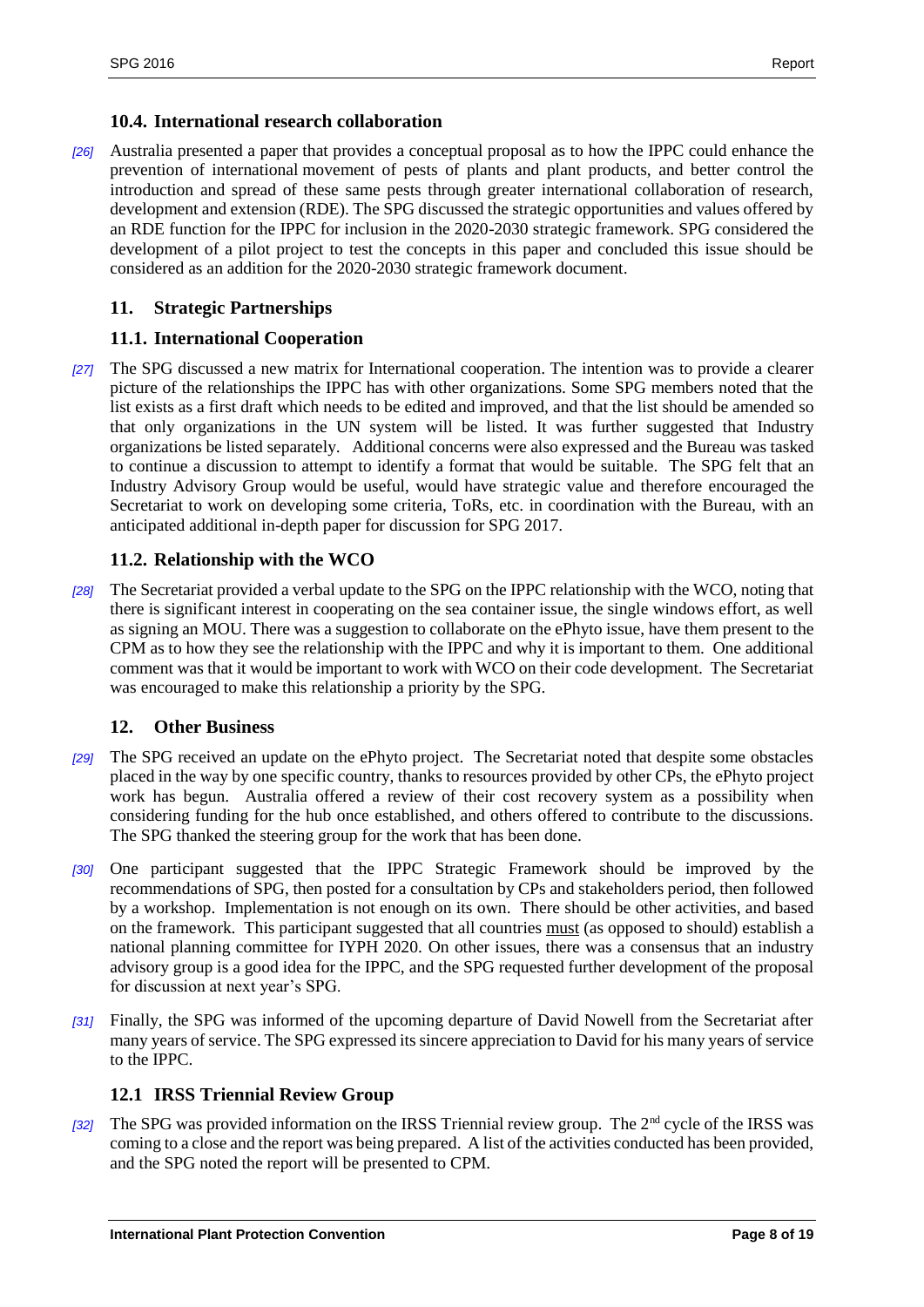# <span id="page-8-0"></span>**13. Next Meeting**

- *[33]* The SPG was informed that the tentative dates for the next SPG will be from 10-12 October 2017.
- *[34]* The SPG Chairperson thanked the participants and the Secretary for their contributions to the discussions, the Secretariat for their support, and the Rapporteurs for their help in taking down notes from the discussions and decisions from the meeting. He closed the meeting.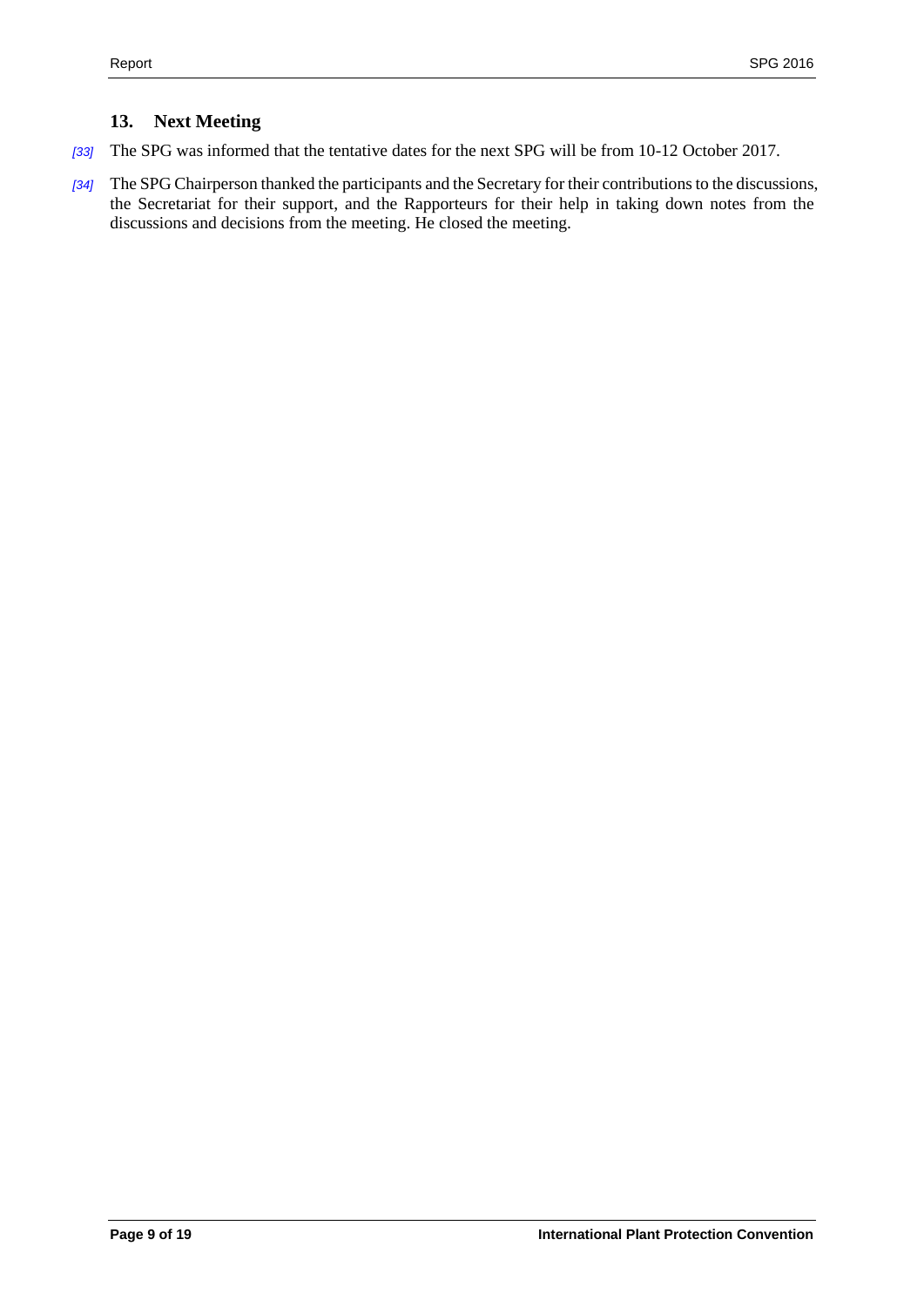# <span id="page-9-0"></span>**Appendix 01 – Agenda**

#### **Theme: IPPC CONTRIBUTION TO ACHIEVING UN 2030 SDGS**

*04 - 06 October 2016 (9:00 – 17:00)*

*FAO, Rome, Italy (Philippines room, C277)*

| Agenda item                                                                                                                  | Presenter              | Document number                      |
|------------------------------------------------------------------------------------------------------------------------------|------------------------|--------------------------------------|
| 1. Opening of the Meeting                                                                                                    | XIA/TRUJILLO           |                                      |
| 2. Adoption of the agenda                                                                                                    | <b>TRUJILLO</b>        | 01_SPG_2016_Oct                      |
| 3. Housekeeping                                                                                                              |                        |                                      |
| 3.1 Documents list                                                                                                           | <b>FEDCHOCK</b>        | 02 SPG 2016 Oct                      |
| 3.2 Participants list                                                                                                        | <b>FEDCHOCK</b>        | 03_SPG_2016_Oct                      |
| 3.3 Local information                                                                                                        | <b>FEDCHOCK</b>        | <b>Link to the local information</b> |
| 3.4 Previous meeting of the SPG (October<br>2015)                                                                            | <b>FEDCHOCK</b>        | <b>Link to Oct 2015 SPG report</b>   |
| 4. Selection of Rapporteur                                                                                                   | <b>TRUJILLO</b>        |                                      |
| 5. CPM Chairperson Update                                                                                                    |                        |                                      |
| 5.1 CPM-11 meeting report                                                                                                    | <b>RANSOM</b>          | <b>Link to CPM-11 meeting report</b> |
| 5.2 Bureau June meeting                                                                                                      | <b>RANSOM</b>          | Link to Bureau meeting report        |
| 6. Secretariat Keynote                                                                                                       |                        |                                      |
| 6.1 IPPC contribution to achieving UN SDGs for<br>2030 agenda                                                                | XIA                    | 17_SPG_2016_Oct                      |
| 7. Strategic Topics                                                                                                          |                        |                                      |
| 7.1 IPPC Strategic Framework 2020-2030                                                                                       | <b>THOMPSON/LOPIAN</b> | 18_SPG_2016_Oct<br>19_SPG_2016_Oct   |
| 7.2 Update on IYPH 2020                                                                                                      | <b>LOPIAN</b>          | Oral update                          |
| 7.3 Work plans on "plant health and trade<br>facilitation (2017)" and on "plant health<br>and environment protection (2018)" | FEDCHOCK / SOSA        | 16_SPG_2016_Oct                      |
| 7.4 Strategic issues related to CPM<br>recommendations and NROs                                                              | LARSON/NOWELL          | 10_SPG_2016_Oct                      |
| 7.5 Review of the global situation of plant health                                                                           | LOPIAN/FEDCHOCK        |                                      |
| 8. Sustainable Funding                                                                                                       |                        |                                      |
| 8.1 Immediate Funding for Emerging Issues                                                                                    | <b>RANSOM/FEDCHOCK</b> | 05_SPG_2016_Oct                      |
| 8.2 Short term funding between now and IYPH<br>2020                                                                          | <b>RANSOM/XIA</b>      | 11_SPG_2016_Oct                      |
| 8.3 Long term funding strategy - funding<br>mechanisms                                                                       | FOREST / LOPIAN        | 11_SPG_2016_Oct                      |
| 8.4 Ministerial conference for 2020 - plan for<br>the Ministerial donor conference                                           | <b>FEDCHOCK</b>        | 12_SPG_2016_Oct                      |
| 9. Implementation                                                                                                            |                        |                                      |
| 9.1 Review of ICDC TORs and outcomes from<br>focus group meeting                                                             | RANSOM / SOSA          | 04 SPG 2016 Oct                      |
| 9.2 Review of the framework for standards and<br>implementation                                                              | XIA / FEDCHOCK         | 13_SPG_2016_Oct                      |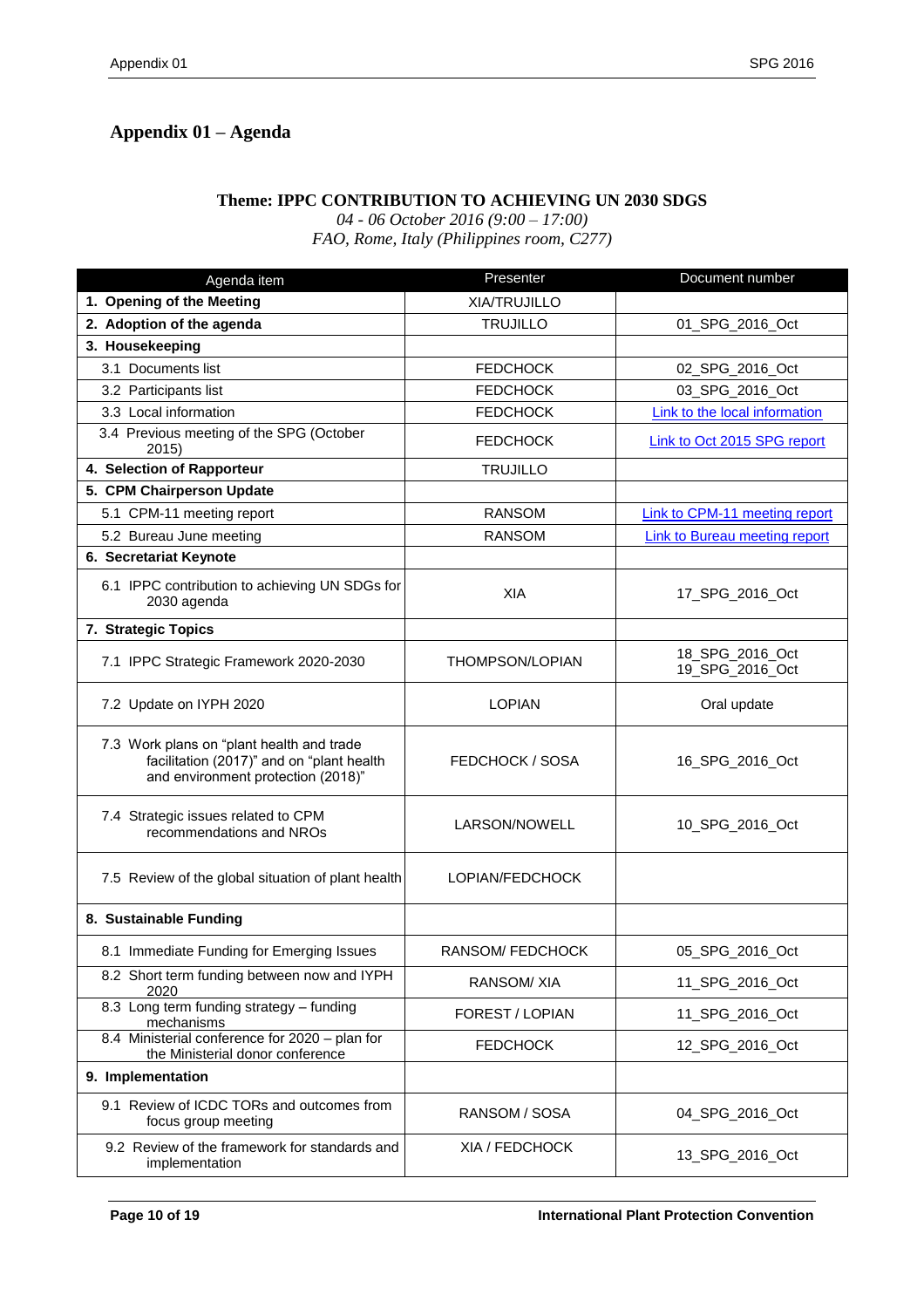| Agenda item                                                    | Presenter          | Document number |
|----------------------------------------------------------------|--------------------|-----------------|
| 10. Strategic topics proposed by Contracting<br><b>Parties</b> |                    |                 |
| 10.1 Strategic issues on diagnostics                           | <b>EUROPE</b>      | 15 SPG 2016 Oct |
| 10.2 Phytosanitary treatments                                  | <b>AUSTRALIA</b>   | 06 SPG 2016 Oct |
| 10.3 Sea containers                                            | <b>NEW ZEALAND</b> | 07 SPG 2016 Oct |
| 10.4 International research collaboration                      | <b>AUSTRALIA</b>   | 08 SPG 2016 Oct |
| 11. Strategic Partnerships                                     |                    |                 |
| 11.1 International cooperation                                 | <b>FEDCHOCK</b>    | 14 SPG 2016 Oct |
| 11.2 WCO                                                       | <b>WCO</b>         |                 |
| 12. Any Other business                                         |                    |                 |
| 12.1 IRSS Triennial Review Group                               | <b>SOSA</b>        | 09 SPG 2016 Oct |
| 13. Next meeting                                               |                    |                 |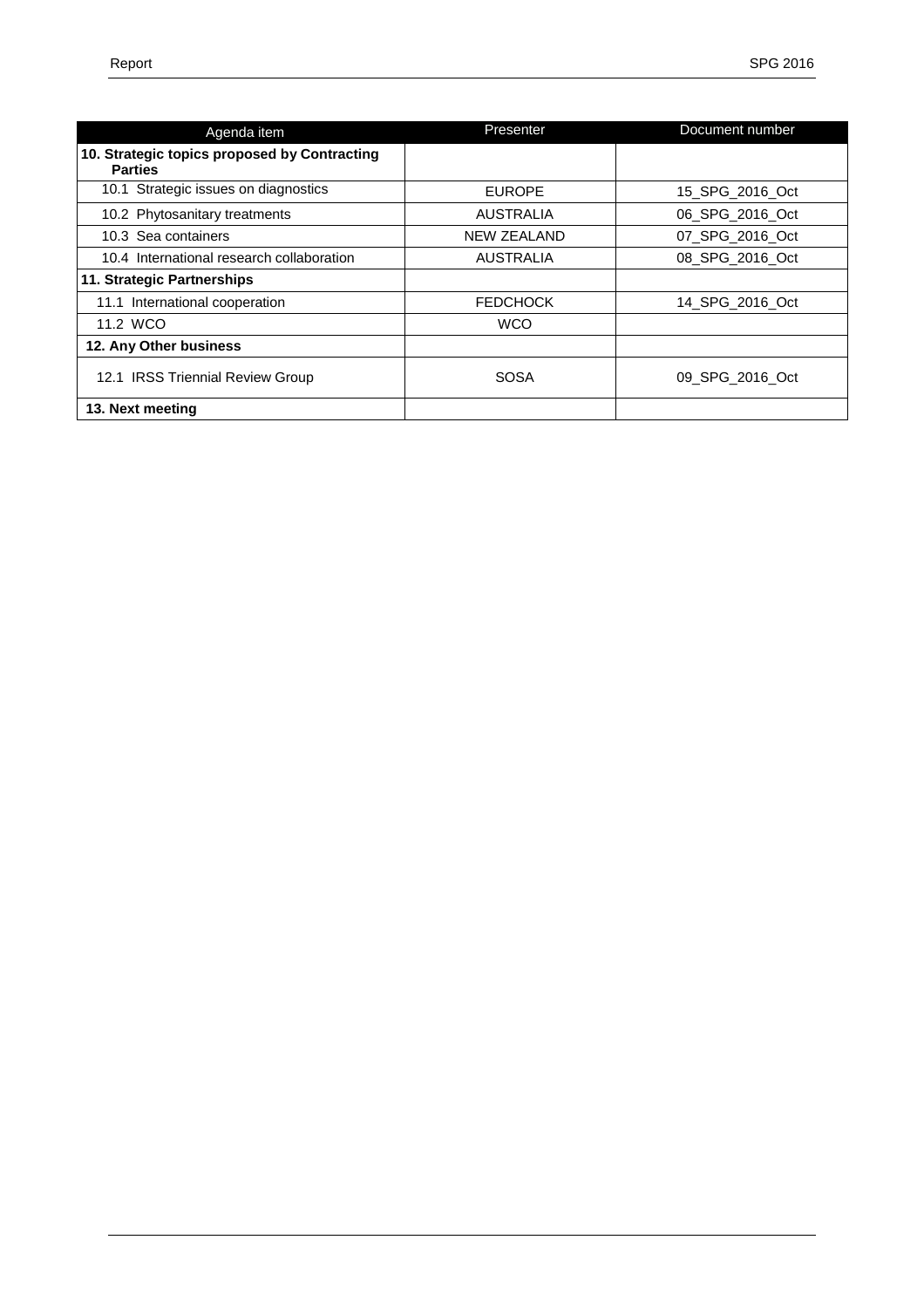# <span id="page-11-0"></span>**Appendix 02 – Documents list**

| <b>DOCUMENT NO.</b>                                                                | <b>AGENDA</b><br><b>ITEM</b> | <b>DOCUMENT TITLE</b>                                                                                                           | <b>DATE POSTED /</b><br><b>DISTRIBUTED</b> |
|------------------------------------------------------------------------------------|------------------------------|---------------------------------------------------------------------------------------------------------------------------------|--------------------------------------------|
| 01_SPG_2016_Oct                                                                    | 02                           | Provisional agenda                                                                                                              | 2016-10-03                                 |
| 02_SPG_2016_Oct                                                                    | 03.1                         | Documents list                                                                                                                  | 2016-10-03                                 |
| 03_SPG_2016_Oct                                                                    | 03.2                         | Participants list                                                                                                               | 2016-09-23                                 |
| 04_SPG_2016_Oct                                                                    | 09.1                         | IC paper for SPG                                                                                                                | 2016-08-16                                 |
| 05_SPG_2016_Oct                                                                    | 08.1                         | <b>Emerging Issues</b>                                                                                                          | 2016-09-09                                 |
| 06_SPG_2016_Oct                                                                    | 10.2                         | Future needs for Phytosanitary Treatments                                                                                       | 2016-09-09                                 |
| 07_SPG_2016_Oct                                                                    | 10.3                         | Sea container complementary action<br>programme                                                                                 | 2016-09-09                                 |
| 08_SPG_2016_Oct                                                                    | 10.4                         | International research collaboration                                                                                            | 2016-09-13                                 |
| 09_SPG_2016_Oct                                                                    | 12.1                         | Triennial review group of the IRSS                                                                                              | 2016-09-14                                 |
| 10_SPG_2016_Oct                                                                    | 07.4                         | Strategic issues related to CPM<br>recommendations and NROs                                                                     | 2016-09-20                                 |
| 11_SPG_2016_Oct                                                                    | 08.2; 08.3                   | Establishment of short and long-term financial<br>support                                                                       | 2016-09-16                                 |
| 12_SPG_2016_Oct                                                                    | 08.4                         | Ideas for a 2020 Donor's Conference                                                                                             | 2016-09-16                                 |
| 13_SPG_2016_Oct                                                                    | 09.2                         | Review of the Framework for Standards and<br>Implementation                                                                     | 2016-09-16                                 |
| 14_SPG_2016_Oct                                                                    | 11.1                         | Matrix for International Cooperation                                                                                            | 2016-09-19                                 |
| 15_SPG_2016_Oct                                                                    | 10.1                         | Strategic issues associated with pest diagnosis<br>- EU paper                                                                   | 2016-09-27                                 |
| 16_SPG_2016_Oct                                                                    | 07.3                         | Building and structuring a Thematic Year for<br>Plant Health and Trade Facilitation (2017)                                      | 2016-09-27                                 |
| 17_SPG_2016_Oct                                                                    | 06.1                         | IPPC contribution to achieving UN SDGs for<br>2030 agenda                                                                       | 2016-09-29                                 |
| 18_SPG_2016_Oct                                                                    | 07.1                         | IPPC Strategic Framework 2020-2030                                                                                              | 2016-09-30                                 |
| 19_SPG_2016_Oct                                                                    | 07.1                         | Proposal to establish an IPPC format for a<br>regular phytosanitary conference: the<br>"International Phytosanitary Conference" | 2016-10-03                                 |
| <b>LINKS</b>                                                                       | <b>AGENDA ITEM</b>           |                                                                                                                                 |                                            |
| Link to the local information: https://www.ippc.int/en/publications/81577/<br>03.3 |                              |                                                                                                                                 |                                            |
|                                                                                    |                              | Previous meeting of the SPG (October 2015) Link to Oct 2015 SPG report                                                          | 03.4                                       |
| CPM-11 meeting report Link to CPM-11 meeting report                                |                              |                                                                                                                                 | 05.1                                       |
| Bureau June meeting Link to Bureau meeting report                                  |                              |                                                                                                                                 | 05.2                                       |
| IPPC Mid-Year report Link to IPPC Mid-Year report                                  |                              |                                                                                                                                 | 12                                         |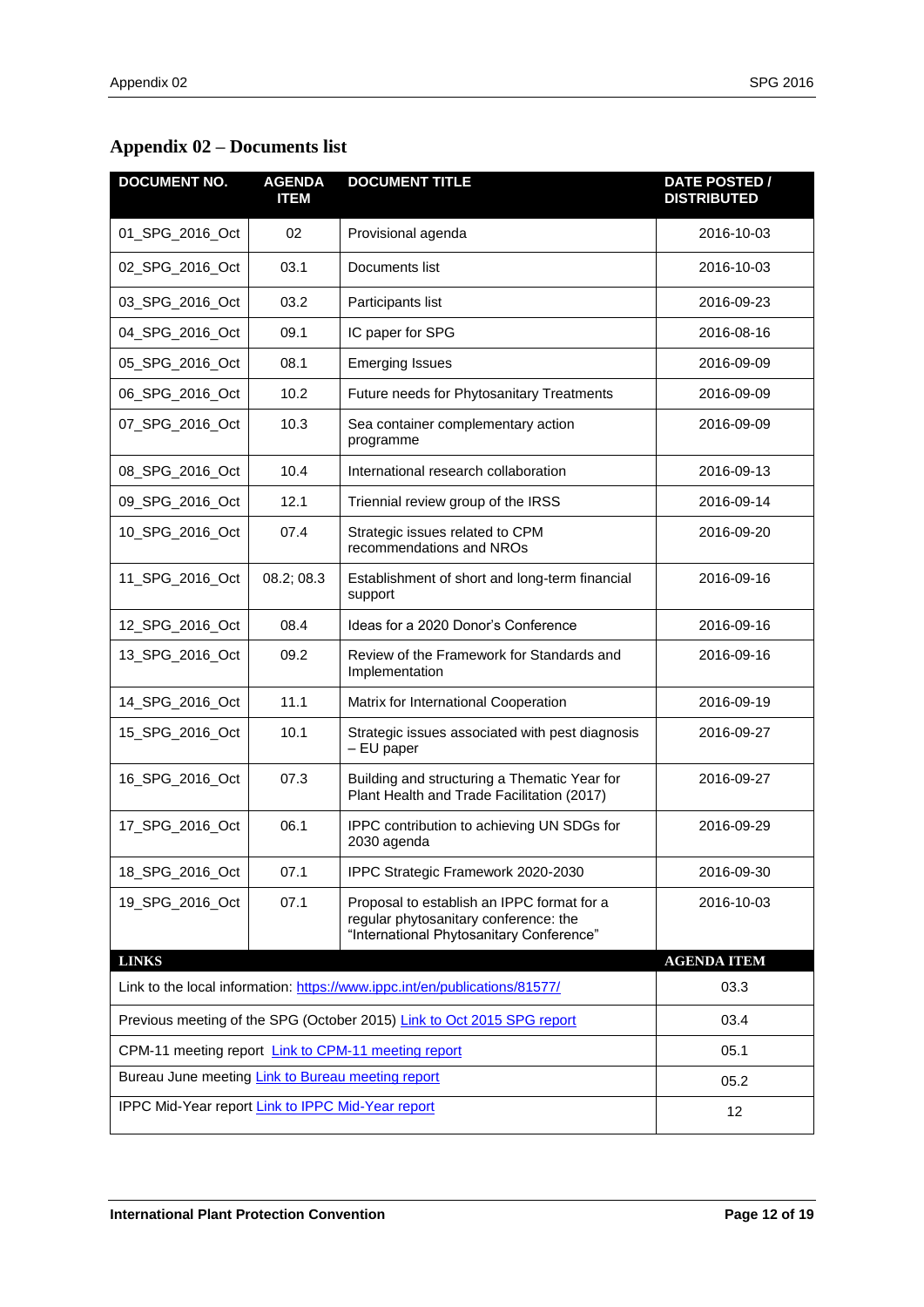# <span id="page-12-0"></span>**Appendix 03 – Participants list**

|   | Region /<br>Role                                                                                             | Name, mailing, address, telephone                                                                                                                                                                                                                                                                                         | <b>Email address</b>                      |
|---|--------------------------------------------------------------------------------------------------------------|---------------------------------------------------------------------------------------------------------------------------------------------------------------------------------------------------------------------------------------------------------------------------------------------------------------------------|-------------------------------------------|
|   | <b>SPG</b><br>Bureau Africa Member                                                                           | <b>M Lucien KOUAME KONAN</b><br>Inspecteur<br>Direction de la Protection des Végétaux,<br>du Contrôle et de la Qaualité<br>Ministère de l'Agriculture<br>B.P. V7 Abidjan,<br><b>COTE D'IVOIRE</b><br>Phone: (+225) 07 903754                                                                                              | I kouame@yahoo.fr;                        |
| ✓ | <b>SPG</b><br>Bureau Asia Member                                                                             | Ms Kyu-Ock YIM<br>Senior Researcher<br><b>Export Management Division</b><br>Department of Plant Quarantine<br>Animal and Plant Quarantine Agency<br>Ministry of Agriculture, Food and Rural<br><b>Affairs</b><br>178 Anyang-ro Manan-gu<br>Anyang city, Gyunggi-do<br><b>REPUBLIC OF KOREA</b><br>Phone: (+82) 31 4207665 | koyim@korea.kr;                           |
| ✓ | <b>SPG</b><br><b>Bureau Europe Member</b>                                                                    | Mr Corné VAN ALPHEN<br>Coordinating Policy Officer Phytosanitary<br>Affairs<br>Plant Supply Chain and Food Quality<br>Department<br>Ministry of Economic Affairs<br>P.O. Box 20401<br>2500 EK - The Hague<br><b>THE NETHERLANDS</b><br>Phone: (+31) 618 596867                                                            | c.a.m.vanalphen@minez.nl;                 |
| ✓ | <b>SPG</b><br><b>Bureau Latin America</b><br>and Caribbean Member<br>Chairperson SPG<br>Vice-chairperson CPM | Mr Francisco Javier TRUJILLO<br><b>ARRIAGA</b><br>Director General de Sanidad Vegetal<br>Servicio Nacional de Sanidad, Inocuidad<br>y Calidad Agroalimentaria<br>Sagarpa,<br><b>MEXICO</b><br>Phone: (+52) 55 59051000                                                                                                    | trujillo@senasica.gob.mx;                 |
| ✓ | <b>SPG</b><br><b>Bureau Near East</b><br>Member                                                              | Mr Kamal El Din Abdel Mahmoud<br><b>Amein BAKR</b><br><b>Director General</b><br><b>Plant Protection Directorate</b><br>P.O.Box 14 Khartoum North<br><b>SUDAN</b><br>Phone: (+249) 912138939                                                                                                                              | kamalbakr91@yahoo.com;                    |
| ✓ | <b>SPG</b><br><b>Bureau North America</b><br>Member                                                          | <b>Ms Marie-Claude FOREST</b><br>National Manager and International<br><b>Standards Adviser</b><br><b>Plant Protection Division</b><br>Canadian Food Inspection Agency<br>59 Camelot Drive<br>Ottawa, Ontario K1A 0Y9<br><b>CANADA</b><br>Phone: (+1) 613 773 7235                                                        | Marie-<br>claude.forest@inspection.gc.ca; |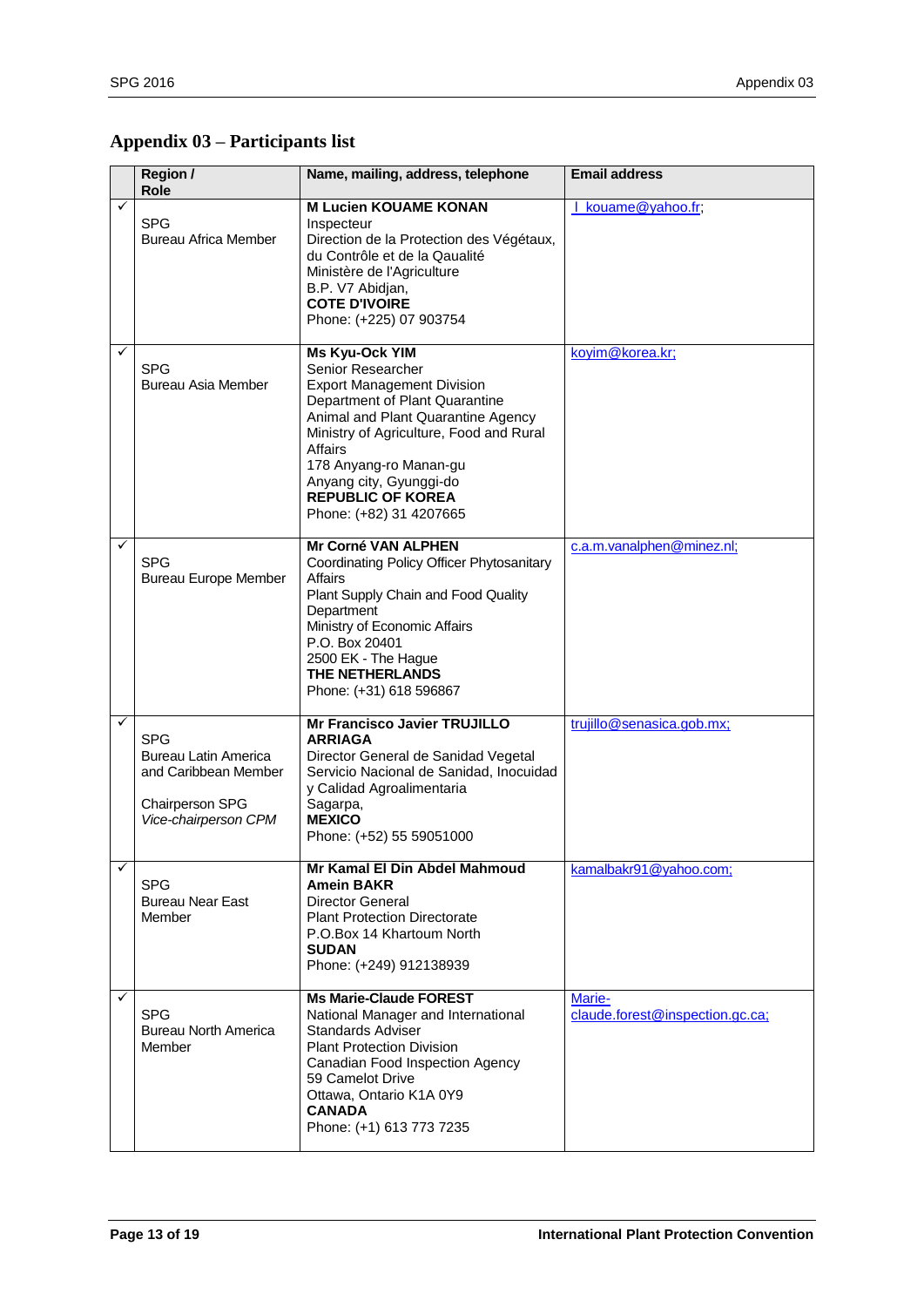|   | Region /<br>Role                                                  | Name, mailing, address, telephone                                                                                                                                                                                                                                                                                | <b>Email address</b>            |
|---|-------------------------------------------------------------------|------------------------------------------------------------------------------------------------------------------------------------------------------------------------------------------------------------------------------------------------------------------------------------------------------------------|---------------------------------|
|   | <b>SPG</b><br><b>Bureau Pacific Member</b><br>CPM-Chairperson     | <b>Ms Lois RANSOM</b><br>Assistant Secretary, Plant Import<br>Operations<br>GPO Box 858<br>Canberra ACT 2601<br><b>AUSTRALIA</b><br>Phone: (+61) 262723241                                                                                                                                                       | Lois.ransom@agriculture.gov.au; |
| ✓ | <b>SPG</b><br>Europe Member of IPPC<br><b>Financial Committee</b> | <b>Mr Ralf LOPIAN</b><br>Senior Adviser<br><b>International Affairs</b><br>Department of Food and Health<br>Ministry of Agriculture and Forestry<br>Mariankatu 23 A, PO Box 30, Helsinki<br><b>FINLAND</b><br>Tel.: (+358) 295162329<br>Mob.: (+358) 405965698                                                   | Ralf.Lopian@mmm.fi;             |
| ✓ | <b>SPG</b><br>EU                                                  | <b>Mr Roman VÁGNER</b><br><b>Policy Officer</b><br><b>Plant Health</b><br>Directorate-General Health and Food<br>Safety (SANTE)<br>European Commission in Brussels<br>Rue de la Loi, 149 Brussels<br><b>BELGIUM</b><br>Phone: (+32) 02 2959664<br>Fax: (+32) 02 2969399                                          | Roman. Vagner@ec.europa.eu;     |
| ✓ | <b>SPG</b>                                                        | <b>Mr Antario DIKIN</b><br>Director Centre for Plant Quarantine and<br>Biosafety, Indonesian Agricultural<br>Quarantine Agency, Ministry of<br>Agriculture, Jl. Harsono RM. No. 3, Pasar<br>Minggu, Jakarta Selatan,<br><b>INDONESIA</b><br>Phone: (+62) 81399155774                                             | antarjo.dikin@yahoo.com;        |
|   | <b>SPG</b>                                                        | <b>Mr Mamba MAMBA DAMAS</b><br>Chef de Division de la Protection des<br>Végétaux Ministère de l'Agriculture,<br>Peche et Elevage Croisement Boulevard<br>du 30 juin et Avenue Batetela, Commune<br>de la Gombe, Kinshasa, THE<br><b>DEMOCRATIC REPUBLIC OF THE</b><br><b>CONGO</b><br>Phone: (+243) 81 29 59 330 | damasmamba@yahoo.fr;            |
| ✓ | <b>SPG</b>                                                        | <b>Ms Mable MUDENDA</b><br>Senior Agricultural Research Officer<br>Plant Quarantine and Phytosanitary<br>Service<br>Mount Makulu Research Station<br>P/B 7 Chilanga<br><b>ZAMBIA</b><br>Phone: (+260) 972 413204                                                                                                 | banji.mudenda@gmail.com;        |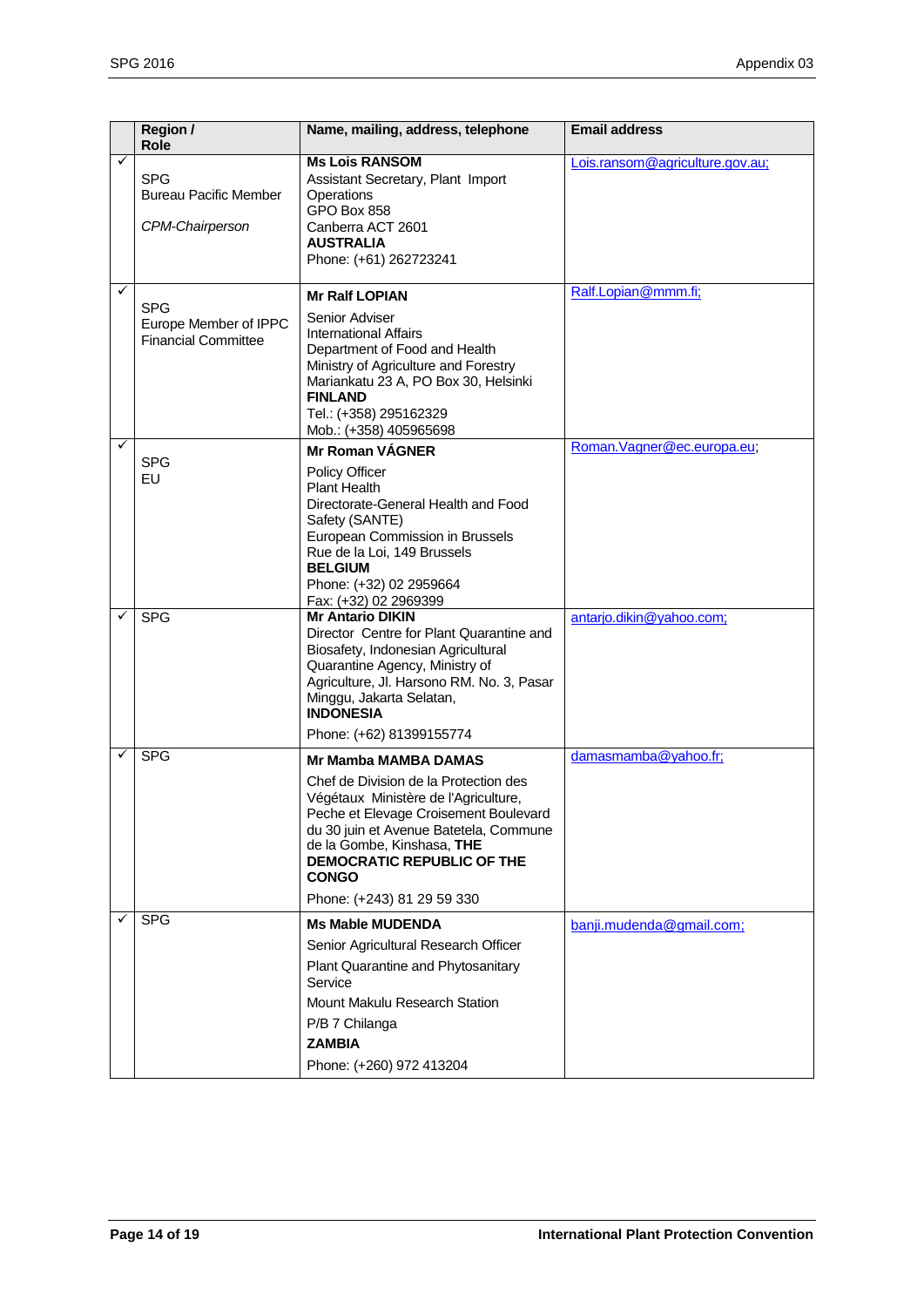|   | Region /<br>Role | Name, mailing, address, telephone                                                                                                                                                                                                                 | <b>Email address</b>                               |
|---|------------------|---------------------------------------------------------------------------------------------------------------------------------------------------------------------------------------------------------------------------------------------------|----------------------------------------------------|
|   | <b>SPG</b>       | <b>Mr Dilli Ram SHARMA</b><br>National IPM Coordinator, Head NPPO<br>Ministry of Agriculture Development<br>Plant Protection Directorate,<br>Hariharbhawan, Lalitpur<br><b>NEPAL</b><br>Phone: (+977) 1 5121597/5537644                           | sharmadilli@yahoo.com;                             |
|   | <b>SPG</b>       | Mr. Sameer ABDUL-RAZZAQ<br>DG Assistant NPPO<br>Ministry of Agriculture (MoA)<br><b>IRAQ</b><br>Phone: (+964) 780 163 8338<br>(+964) 770 826 8358                                                                                                 | samirazak@yahoo.com;<br>samirhasan56@gmail.com;    |
| ✓ | <b>SPG</b>       | Mr Nazar Noman Hama AL-ANBAKY<br>PP Expert<br><b>Plant Protection Directorate</b><br>Ministry of Agriculture NPPO/MoA<br><b>IRAQ</b><br>Phone: (+964) 780 680 9227<br>(+964) 770 923 6958                                                         | nizar.alanbaky@yahoo.com;                          |
|   | <b>SPG</b>       | <b>Mr James King'ori WAHOME</b><br>Regional Manager<br>Plant Health Inspectorate Service<br>(KEPHIS)<br>P.O. BOX 49592-00100, Nairobi<br><b>KENYA</b>                                                                                             | jwahome@kephis.org;                                |
|   | <b>SPG</b>       | Mr Sahibzada Muhammad Imran<br><b>SHAMI</b><br>Plant Protection Advisor and Director<br>General, Department of Plant Protection,<br>Government of Pakistan, Jinnah Avenue,<br>Malir Halt, Karachi,<br><b>PAKISTAN</b><br>Phone: (+92) 21 99248607 | dg1@plantprotection.gov.pk;<br>si_shami@yahoo.com; |
|   | <b>SPG</b>       | Mr. Hyokin LEE<br>Assisstanct Director, Dept. of Plant<br>Quarantine, Animal and Plant Quarantine<br>Agency/MAFRA<br><b>REPUBLIC OF KOREA</b><br>Phone: (+82)-54-912-0632                                                                         | clavibacter@korea.kr;                              |
|   | <b>SPG</b>       | <b>Ms. Hongsook PARK</b><br>Assisstant Director, Dept. of Plant<br>Quarantine, Animal and Plant Quarantine<br>Agency/MAFRA<br>Phone: (+82-54-912-0628<br><b>REPUBLIC OF KOREA</b>                                                                 | hspark101@korea.kr;                                |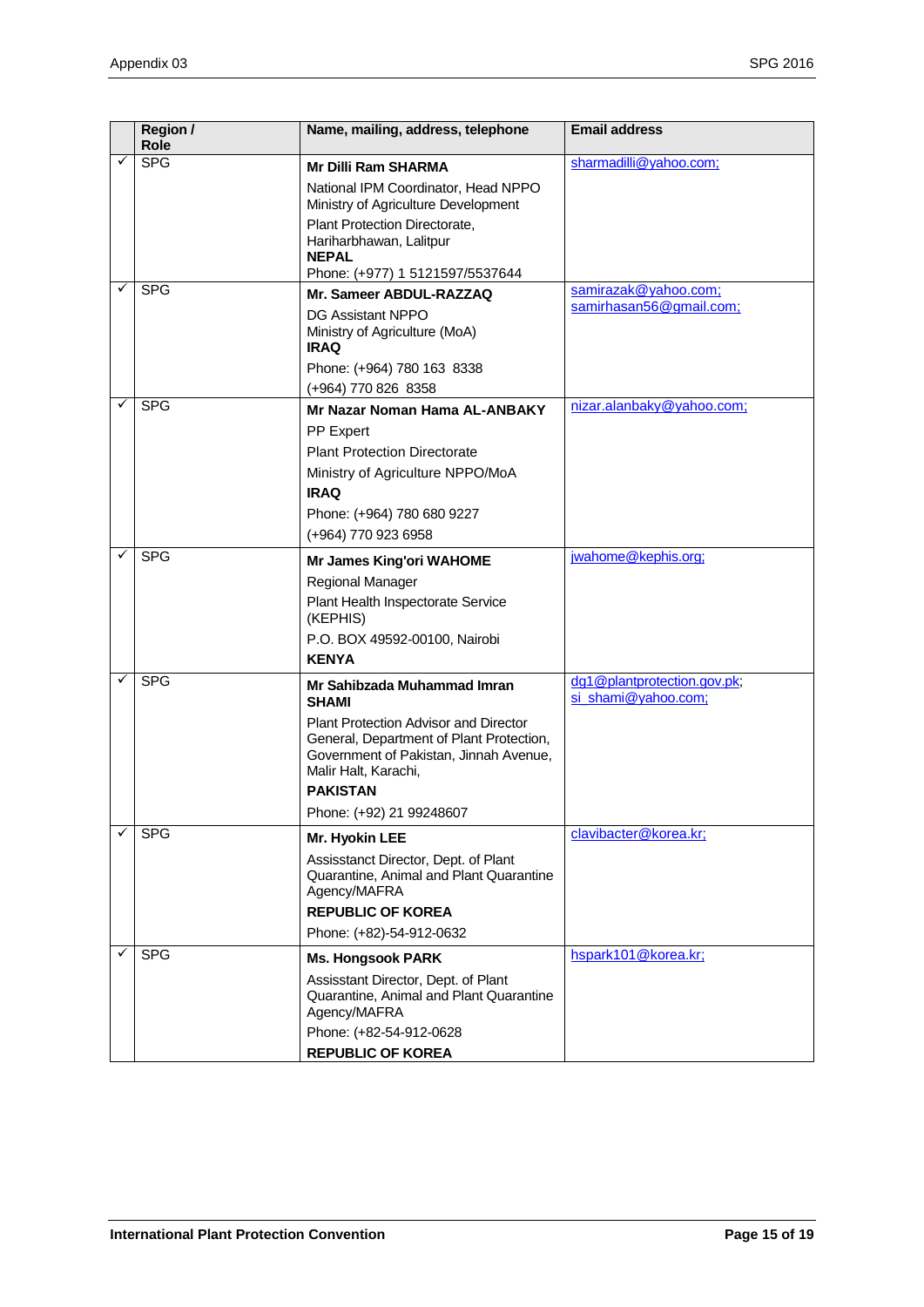|   | Region /<br>Role | Name, mailing, address, telephone                                        | <b>Email address</b>                  |
|---|------------------|--------------------------------------------------------------------------|---------------------------------------|
|   | <b>SPG</b>       | Mr. Sergejus FEDOTOVAS,                                                  | sergejus.fedotovas@vatzum.lt;         |
|   |                  | Director of the State Plant Service under<br>the Ministry of Agriculture | inesa.sciocina@vatzum.lt;             |
|   |                  | The State Plant Service under the<br>Ministry of Agriculture             |                                       |
|   |                  | Ozo str. 4A, LT'08200, Vilnius,                                          |                                       |
|   |                  | <b>LITHUANIA</b>                                                         |                                       |
|   |                  | Phone: +370 5 237 5631<br>Fax: +370 5 273 0233                           |                                       |
|   | <b>SPG</b>       | <b>Mr Osama EL-LISSY</b>                                                 | osama.a.el-lissy@aphis.usda.gov;      |
|   |                  | Deputy Administrator                                                     |                                       |
|   |                  | <b>Plant Protection and Quarantine</b>                                   |                                       |
|   |                  | Animal and Plant Health Inspection<br>Service                            |                                       |
|   |                  | US Department of Agriculture                                             |                                       |
|   |                  | 14th Street and Independence Avenue                                      |                                       |
|   |                  | Washington, DC 20250                                                     |                                       |
|   |                  | <b>USA</b>                                                               |                                       |
|   | <b>SPG</b>       | <b>Mr John GREIFER</b>                                                   | john.k.greifer@aphis.usda.gov;        |
|   |                  | <b>Assistant Deputy Administrator</b>                                    |                                       |
|   |                  | <b>IPPC Official Contact Point</b>                                       |                                       |
|   |                  | <b>Plant Protection and Quarantine</b>                                   |                                       |
|   |                  | Animal and Plant Health Inspection<br>Service                            |                                       |
|   |                  | Department of Agriculture                                                |                                       |
|   |                  | 1400 Independence Ave., South<br><b>Building</b>                         |                                       |
|   |                  | Washington DC 20250                                                      |                                       |
|   |                  | <b>USA</b>                                                               |                                       |
|   |                  | Phone: (+1) 202 7207677                                                  |                                       |
|   | <b>SPG</b>       | <b>Mr Dominique PELLETIER</b>                                            | dominique.pelletier@inspection.gc.ca; |
|   |                  | International Senior Policy Analyst - IPPC                               |                                       |
|   |                  | Trade Policy Division, Program,<br>Regulatory & Trade Policy Directorate |                                       |
|   |                  | Canadian Food Inspection Agency                                          |                                       |
|   |                  | 1400 Merivale Road, TOWER 1, Room<br>307 Ottawa ON K1A 0Y9               |                                       |
|   |                  | <b>CANADA</b>                                                            |                                       |
|   |                  | Telephone: (+613) 773-6492                                               |                                       |
| ✓ | <b>SPG</b>       | <b>Ms Darlene BLAIR</b>                                                  | Darlene.Blair@inspection.gc.ca;       |
|   |                  | Chief Plant Health Officer                                               |                                       |
|   |                  | <b>Director Plant Protection Division</b>                                |                                       |
|   |                  | Canadian Food Inspection Agency                                          |                                       |
|   |                  | 59 Camelot Drive                                                         |                                       |
|   |                  | Ottawa, Ontario                                                          |                                       |
|   |                  | K1A0Y9                                                                   |                                       |
|   |                  | <b>CANADA</b>                                                            |                                       |
|   |                  | Phone: (+1) 613 773 7116                                                 |                                       |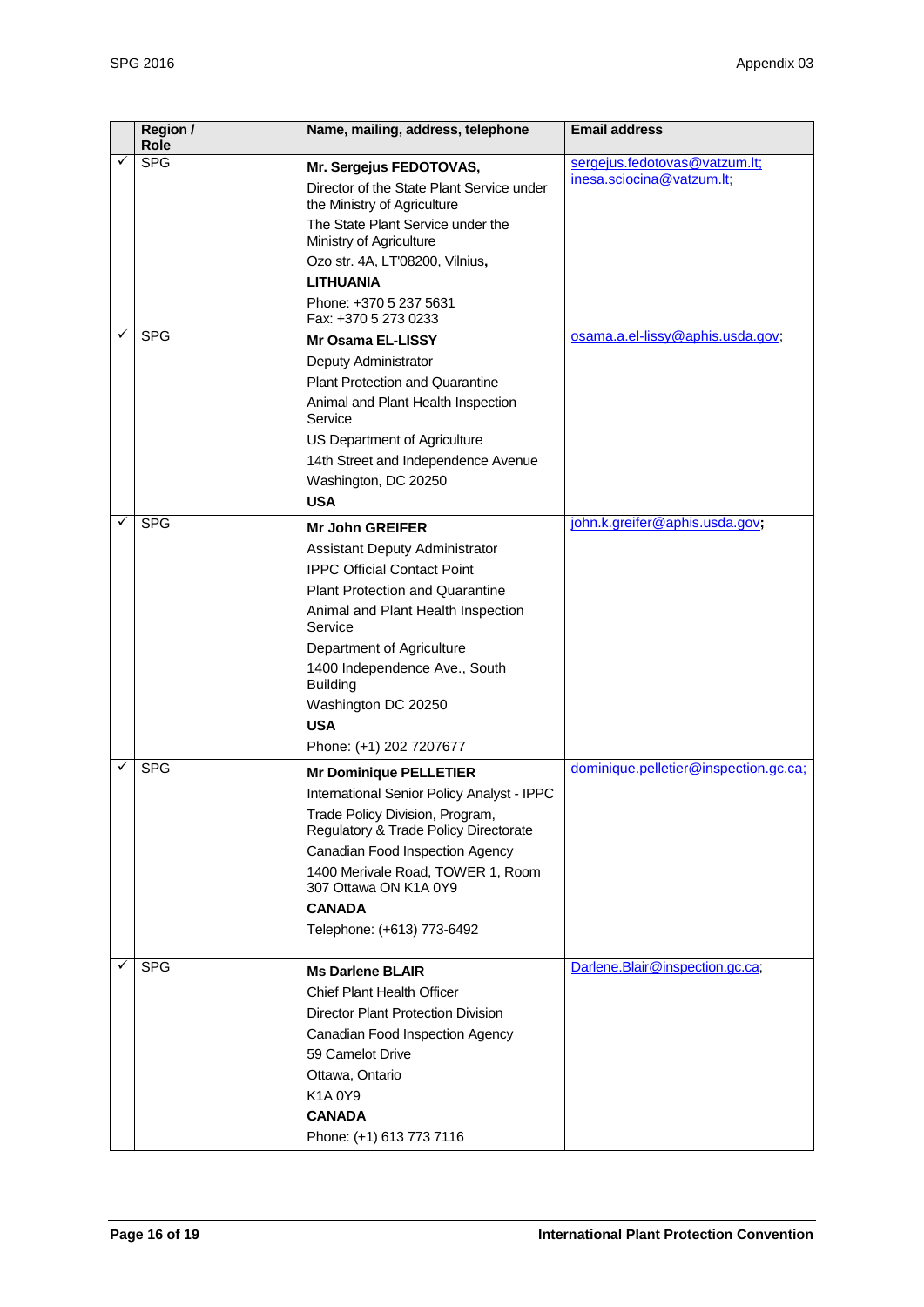|   | Region /<br>Role | Name, mailing, address, telephone                                                                          | <b>Email address</b>            |
|---|------------------|------------------------------------------------------------------------------------------------------------|---------------------------------|
|   | <b>SPG</b>       | <b>Ms Marica GATT</b>                                                                                      |                                 |
|   |                  | <b>Director General</b>                                                                                    |                                 |
|   |                  | Veterinary and Phytosanitary Regulation<br>Department - Office of the Director<br>General / Administration |                                 |
|   |                  | <b>MALTA</b>                                                                                               |                                 |
| ✓ | <b>SPG</b>       | <b>Mr Sam BISHOP</b>                                                                                       | sam.bishop@defra.gsi.gov.uk;    |
|   |                  | <b>Plant Health Specialist</b>                                                                             |                                 |
|   |                  | <b>IPPC Official contact Point</b>                                                                         |                                 |
|   |                  | Office of the Chief Plant Health Officer                                                                   |                                 |
|   |                  | Department for the Environment, Food<br>and Rural Affairs                                                  |                                 |
|   |                  | Sand Hutton, York, YO41 1LZ                                                                                |                                 |
|   |                  | Phone: (+44) 1 904462738                                                                                   |                                 |
|   |                  | Fax: (+44) 1 904455198                                                                                     |                                 |
|   |                  | <b>UNITED KINGDOM</b>                                                                                      |                                 |
| ✓ | <b>SPG</b>       | <b>Mr Bart ROSSEL</b>                                                                                      | Bart.rossel@agriculture.gov.au; |
|   |                  | Director                                                                                                   |                                 |
|   |                  | International Plant Health Program                                                                         |                                 |
|   |                  | Plant Health Policy                                                                                        |                                 |
|   |                  | Department of Agriculture                                                                                  |                                 |
|   |                  | 18 Marcus Clarke Street                                                                                    |                                 |
|   |                  | Canberra ACT 2601                                                                                          |                                 |
|   |                  | <b>AUSTRALIA</b>                                                                                           |                                 |
|   | <b>SPG</b>       | <b>Mr Kim RITMAN</b>                                                                                       | kim.ritman@agriculture.gov.au;  |
|   |                  | <b>Chief Plant Protection Officer</b>                                                                      |                                 |
|   |                  | <b>IPPC Official Contact Point</b>                                                                         |                                 |
|   |                  | Department of Agriculture and Water<br><b>Resources</b>                                                    |                                 |
|   |                  | 18 Marcus Clarke Street                                                                                    |                                 |
|   |                  | Canberra ACT 2601, Australia                                                                               |                                 |
|   |                  | Phone: (+61) 2 6272 4671                                                                                   |                                 |
|   |                  | <b>AUSTRALIA</b>                                                                                           |                                 |
| ✓ | <b>SPG</b>       | <b>Mr John HEDLEY</b>                                                                                      | john.hedley@mpi.govt.nz;        |
|   |                  | <b>Principal Advisor</b>                                                                                   |                                 |
|   |                  | <b>IPPC Official Contact Point</b>                                                                         |                                 |
|   |                  | International Policy                                                                                       |                                 |
|   |                  | Ministry for Primary Industries                                                                            |                                 |
|   |                  | PO Box 2526 Wellington                                                                                     |                                 |
|   |                  | Phone: (+64) 29 8940428                                                                                    |                                 |
|   |                  | <b>NEW ZEALAND</b>                                                                                         |                                 |
|   | <b>SPG</b>       | <b>Peter THOMSON</b>                                                                                       |                                 |
|   |                  | Director - Plants, Food and Environment                                                                    | Peter. Thomson@mpi.govt.nz;     |
|   |                  | Ministry for Primary Industries                                                                            |                                 |
|   |                  | PO Box 2526 Wellington                                                                                     |                                 |
|   |                  | <b>NEW ZEALAND</b>                                                                                         |                                 |
|   |                  | Phone: (+64 298940353)                                                                                     |                                 |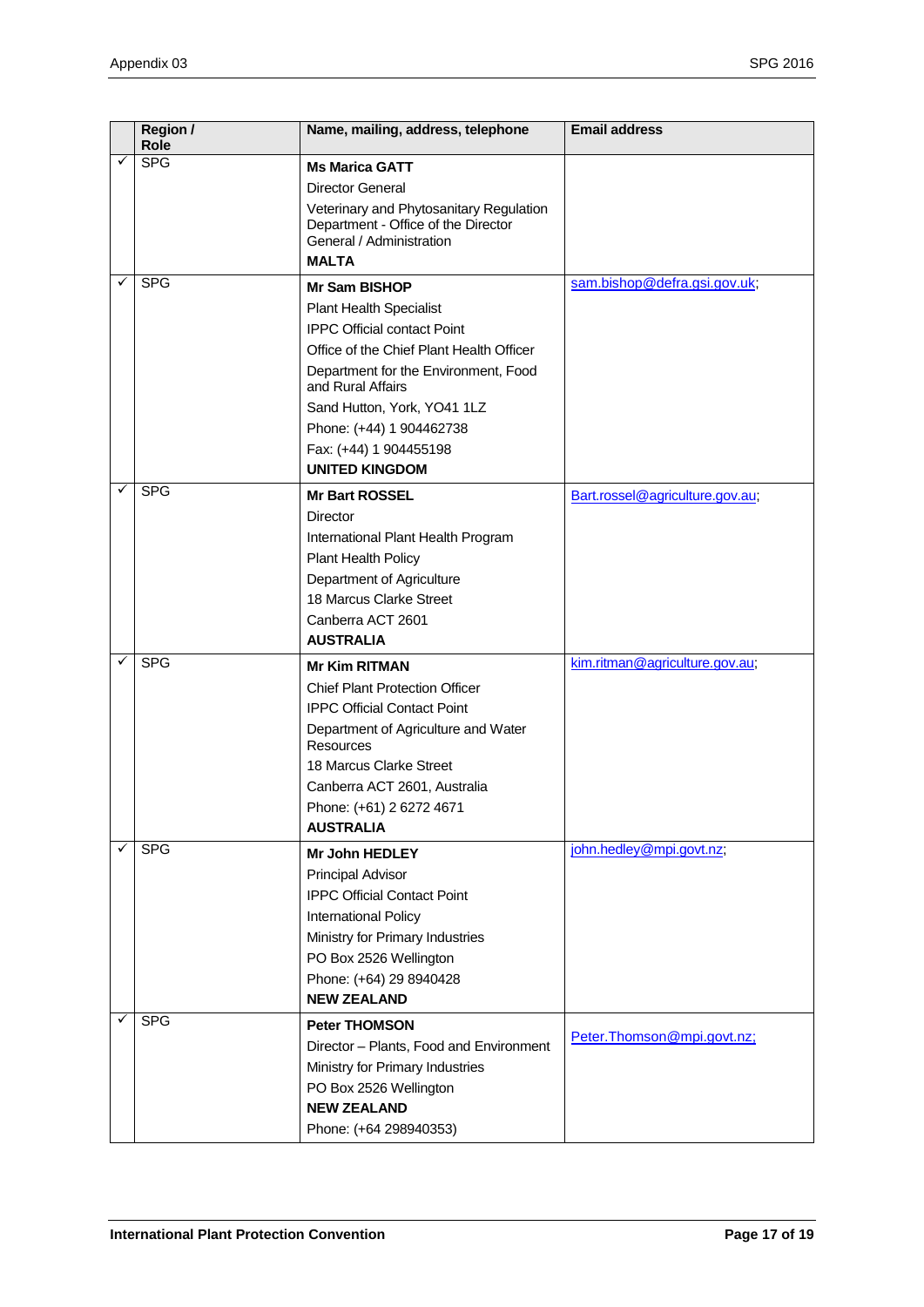|   | Region /<br>Role | Name, mailing, address, telephone                         | <b>Email address</b>            |
|---|------------------|-----------------------------------------------------------|---------------------------------|
|   | <b>SPG</b>       |                                                           |                                 |
|   |                  | Diego QUIROGA                                             | dquiroga@senasa.gob.ar;         |
|   |                  | Director Nacional de Proteccion Vegetal                   |                                 |
|   |                  | <b>SENASA</b>                                             |                                 |
|   |                  | Paseo Colón 315 Piso 4° Dpto. B                           |                                 |
|   |                  | Ciudad de Buenos Aires (1063)                             |                                 |
|   |                  | <b>ARGENTINA</b>                                          |                                 |
|   |                  | Phone: (+54) 11 41215495/5176                             |                                 |
| ✓ | <b>SPG</b>       | <b>Ms Masumi YAMAMOTO</b>                                 |                                 |
|   |                  | <b>Plant Quarantine Office</b>                            | masumi yamamoto440@maff.go.jp;  |
|   |                  | Section Chief                                             |                                 |
|   |                  | <b>Plant Protection Division</b>                          |                                 |
|   |                  | Food Safety and Consumer Affairs                          |                                 |
|   |                  | <b>Bureau</b>                                             |                                 |
|   |                  | Ministry of Agriculture, Forestry and<br><b>Fisheries</b> |                                 |
|   |                  | <b>JAPAN</b>                                              |                                 |
| ✓ | <b>SPG</b>       | <b>Ms Akiko NAGANO</b>                                    | akiko_nagano720@maff.go.jp;     |
|   |                  | Deputy Director                                           |                                 |
|   |                  | <b>Plant Quarantine Office</b>                            |                                 |
|   |                  | Food Safety and Consumer Affairs<br><b>Bureau</b>         |                                 |
|   |                  | Ministry of Agriculture, Forestry and<br><b>Fisheries</b> |                                 |
|   |                  | <b>JAPAN</b>                                              |                                 |
|   | <b>SPG</b>       | <b>Mr Federico SÓRGONI</b>                                |                                 |
|   |                  | <b>Technical coordinator</b>                              | f.sorgoni@politicheagricole.it; |
|   |                  | Ministry of Agricultural, Food and Forestry               |                                 |
|   |                  | Policies                                                  |                                 |
|   |                  | Via Venti Settembre 20                                    |                                 |
|   |                  | 00186 Rome                                                |                                 |
|   |                  | <b>ITALY</b>                                              |                                 |
|   |                  | Phone: (+39) 06 46654218                                  |                                 |
|   |                  | (+39) 335 6166811                                         |                                 |

### **Others**

|   | <b>Region</b> /<br>Role | Name, mailing, address, telephone, nationality                   | <b>Email address</b>       |
|---|-------------------------|------------------------------------------------------------------|----------------------------|
|   | <b>IPPC Secretariat</b> | Mr Jingyuan XIA<br>Secretary                                     | $J$ ingyuan. Xia @fao.org; |
| ✓ | <b>IPPC Secretariat</b> | <b>Mr Craig FEDCHOCK</b><br>Coordinator                          | Craig.Fedchock@fao.org;    |
|   | <b>IPPC Secretariat</b> | <b>Mr David Nowell</b><br>National Reporting Obligations Officer | Dave.Nowell@fao.org;       |
| ✓ | <b>IPPC Secretariat</b> | <b>Mr Brent LARSON</b><br>Standards Officer                      | Brent.Larson@fao.org;      |
| ✓ | <b>IPPC Secretariat</b> | <b>Mr Orlando SOSA</b><br><b>IRSS Officer</b>                    | Orlando.Sosa@fao.org;      |